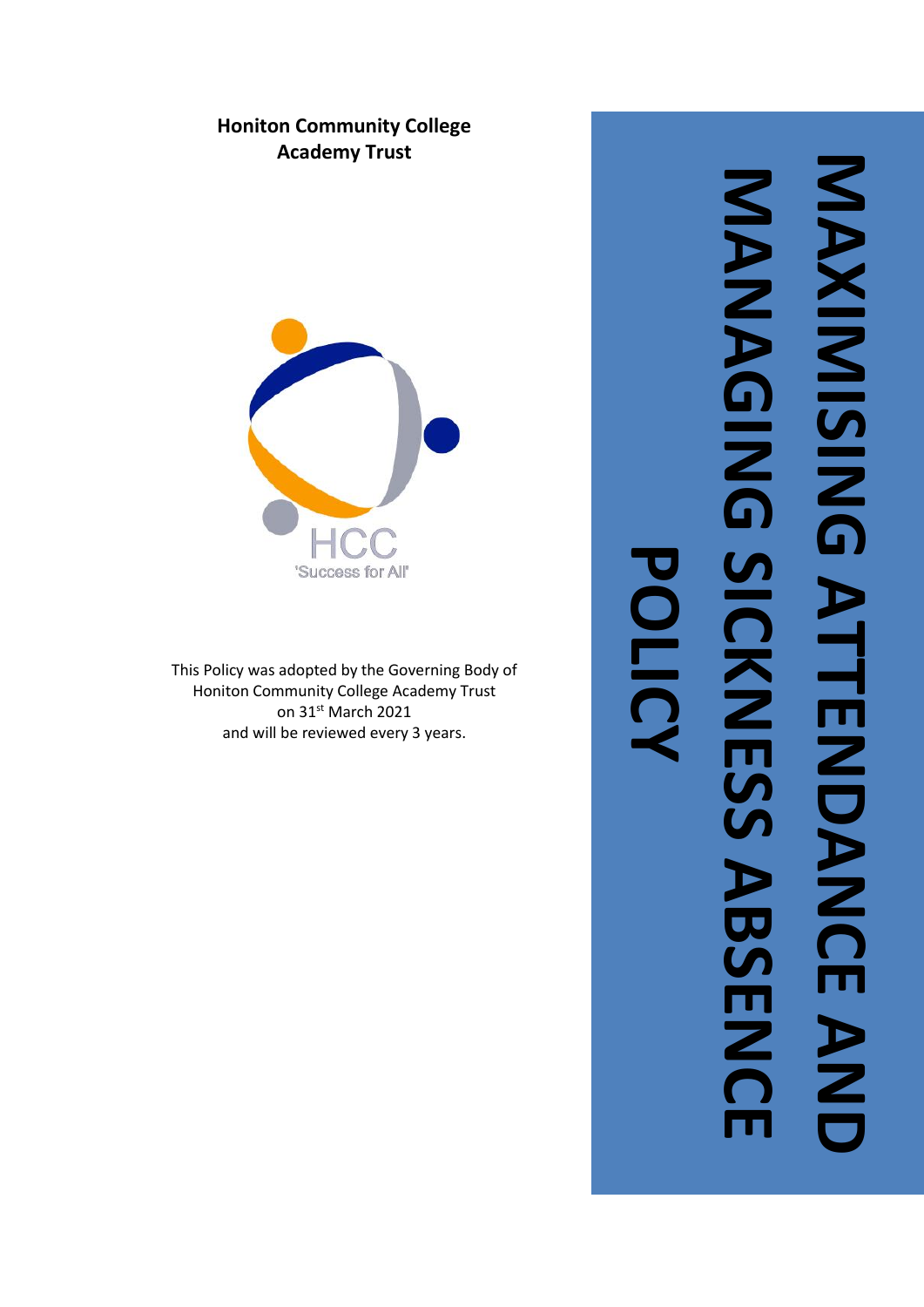# **Delegated responsibilities**

**In line with Staffing (England) Regulations 2003**, **the Governing Body has agreed to delegate responsibility for Hearings, which may lead to dismissal, as part of the Maximising Attendance and Managing Sickness Absence Procedure as follows:**

To the Principal **To the Principal** Yes Date agreed *mummmmm*<br>To the First Committee of Governors Yes Date agreed *mummmmm* **To the First Committee of Governors**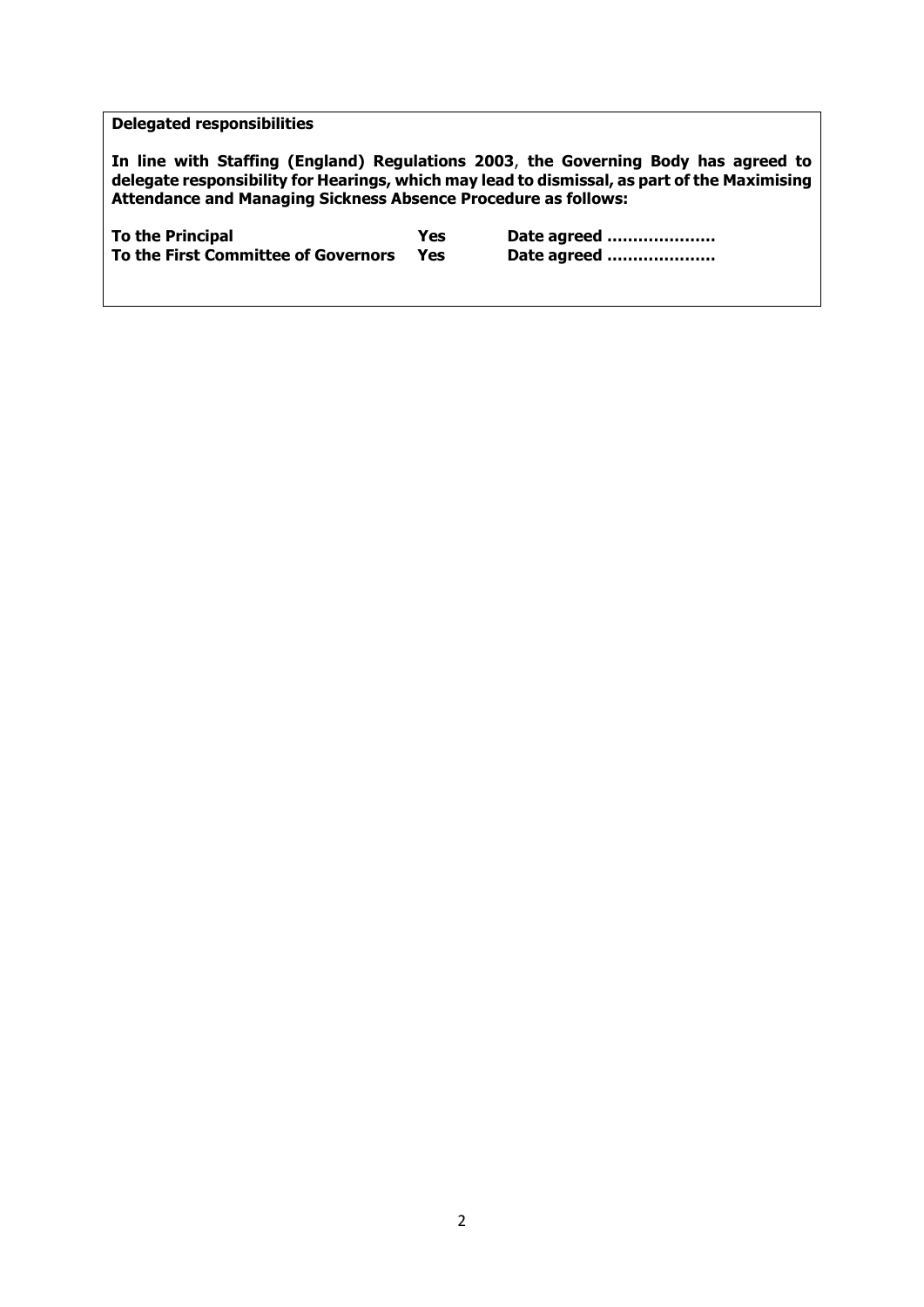# **TABLE OF CONTENTS**

|                                 |                                                                                  | page   |  |
|---------------------------------|----------------------------------------------------------------------------------|--------|--|
|                                 | <b>FLOW CHART</b>                                                                | 5      |  |
| A                               | <b>INTRODUCTION AND PURPOSE</b>                                                  |        |  |
|                                 | Responsibility for maximising attendance and managing staff absence<br>A1        | 6      |  |
|                                 | Consultation<br>A2                                                               | 6      |  |
|                                 | A3<br>Aim of this policy                                                         | 6      |  |
|                                 | Coverage<br>A4                                                                   | 6      |  |
|                                 | A <sub>5</sub><br>Contractual provisions                                         | 6      |  |
| B                               | <b>POLICY</b>                                                                    | 6      |  |
|                                 | <b>B1</b><br>Duty to Act                                                         | 6      |  |
|                                 | Terms and Conditions of Sickness Scheme<br><b>B2</b>                             | 6      |  |
|                                 | Application of the Policy<br>B <sub>3</sub>                                      | 6      |  |
| C                               | <b>CONFIDENTIALITY</b>                                                           | 7<br>7 |  |
| <b>EQUAL OPPORTUNITIES</b><br>D |                                                                                  |        |  |
| Е                               | <b>GENERAL PRINCIPLES</b>                                                        | 7      |  |
|                                 | Being accompanied at meetings<br>E1                                              | 7      |  |
|                                 | E <sub>2</sub><br>Sensitive situations                                           | 7      |  |
|                                 | E <sub>3</sub><br><b>Support for Employees</b>                                   | 7      |  |
|                                 | Trade Unions/Professional Association representatives<br>E4                      | 7      |  |
|                                 | Principles of Natural Justice<br>E5                                              | 8      |  |
|                                 | Local Authority Representation<br>E6                                             | 8      |  |
|                                 | <b>Time Limits</b><br>E7                                                         | 8      |  |
|                                 | Pensions<br>E8                                                                   | 8      |  |
|                                 | <b>Medical Suspension</b><br>E9                                                  | 8      |  |
| F                               | <b>STATUTORY REPORTING OBLIGATIONS</b>                                           | 8      |  |
| G                               | <b>ENTITLEMENT TO SICK PAY SCHEME - TEACHERS</b>                                 | 8      |  |
|                                 | <b>Eligibility and conditions</b><br>G <sub>1</sub>                              | 8      |  |
|                                 | G <sub>2</sub><br>Circumstances where sick pay many not be paid - Teachers       | 9      |  |
|                                 | Sporting Activities - Teachers<br>G <sub>3</sub>                                 | 9      |  |
|                                 | Absences arising from accidents, injury or assault at work<br>G4                 | 9      |  |
| н                               | <b>ENTITLEMENT TO SICK PAY SCHEME - ASSOCIATE STAFF</b>                          | 9      |  |
|                                 | <b>Eligibility and Conditions</b><br>Η1                                          | 9      |  |
|                                 | H <sub>2</sub><br>Circumstances where sick pay may not be paid - Associate Staff | 9      |  |
| ı                               | <b>EMPLOYEE RESPONSIBILITIES</b>                                                 | 10     |  |
| J                               | <b>MANAGEMENT RESPONSIBILITIES</b>                                               | 10     |  |
| К                               | <b>REPORTING ABSENCE</b>                                                         | 11     |  |
|                                 | The first day of absence<br>K1                                                   | 11     |  |
|                                 | The Eighth day of absence<br>K <sub>2</sub>                                      | 12     |  |
| L                               | <b>KEEPING IN TOUCH</b>                                                          | 12     |  |
| М                               | <b>RETURN TO WORK MEETINGS</b>                                                   | 13     |  |
| N                               | <b>MONITORING ABSENCE</b>                                                        | 14     |  |
|                                 | Responsibility to maximise attendance and monitor absence<br>N1                  | 14     |  |
|                                 | Trigger points<br>N <sub>2</sub>                                                 | 14     |  |
|                                 | Who should manage the process<br>N3                                              | 14     |  |
| O                               | <b>FIRST ABSENCE MEETING</b>                                                     | 15     |  |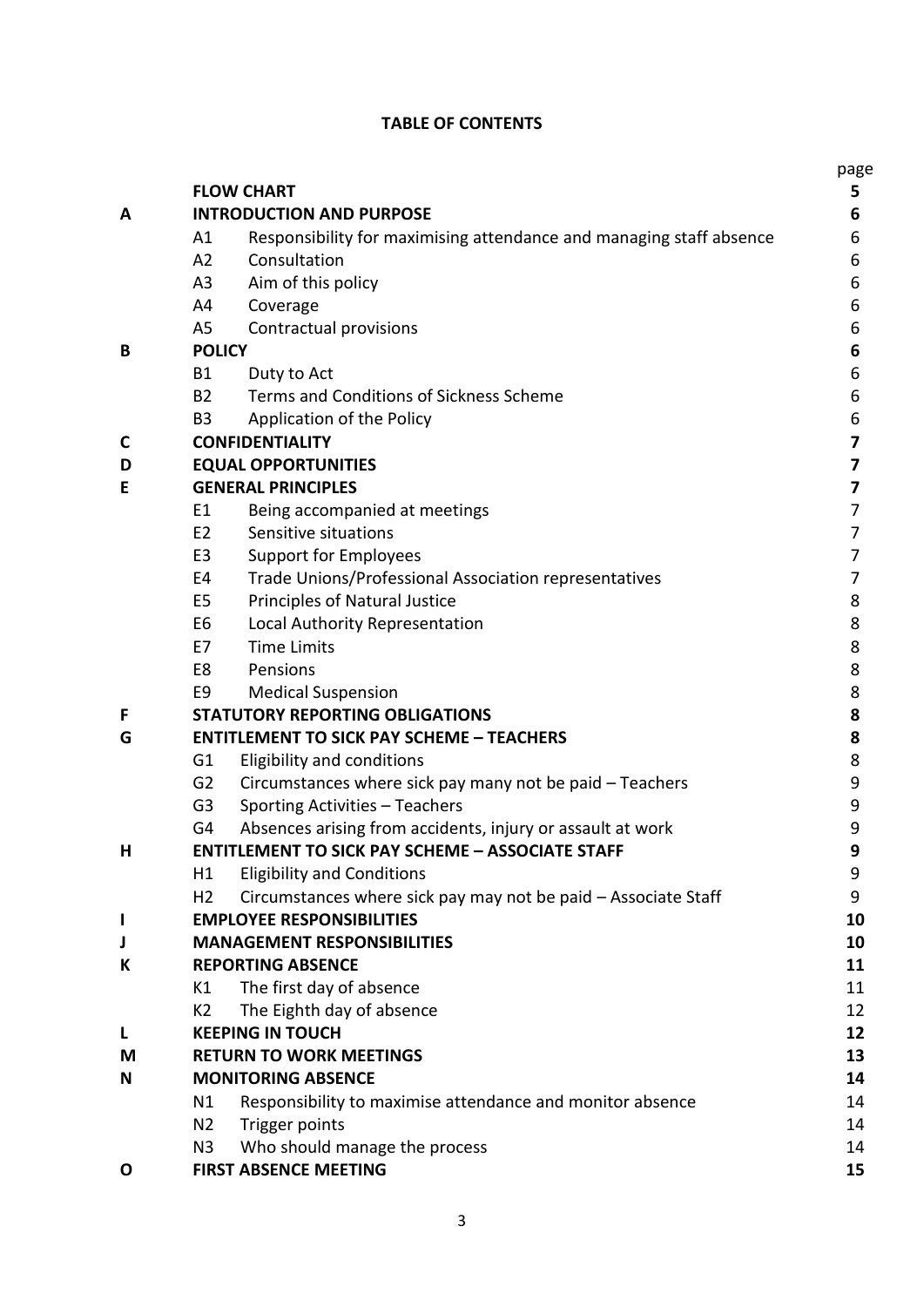|   | 01                                                | Advising the Member of Staff                 | 15 |
|---|---------------------------------------------------|----------------------------------------------|----|
|   | O <sub>2</sub>                                    | Determining the appropriate course of action | 16 |
|   | O <sub>3</sub>                                    | Next meeting                                 | 16 |
|   | O4                                                | Confirmation in writing                      | 16 |
| P | <b>SECOND ABSENCE MEETING</b>                     |                                              | 17 |
|   | P1                                                | Notification of second absence meeting       | 17 |
|   | P <sub>2</sub>                                    | Possible outcomes                            | 17 |
|   | P3                                                | Significant improvement in attendance        | 18 |
| Q | <b>THE FORMAL HEARING</b>                         |                                              | 18 |
|   | Q1                                                | Formal notification of Formal Hearing        | 19 |
| R | THE APPEAL HEARING                                |                                              | 20 |
|   | <b>Document History</b>                           |                                              | 21 |
|   | <b>Annex A - Burgundy Book Sick Pay Scheme</b>    |                                              | 22 |
|   | <b>Annex B - Green Book Sick Pay Scheme</b>       |                                              | 27 |
|   | Annex C - First Absence Meeting - Standard Letter |                                              | 29 |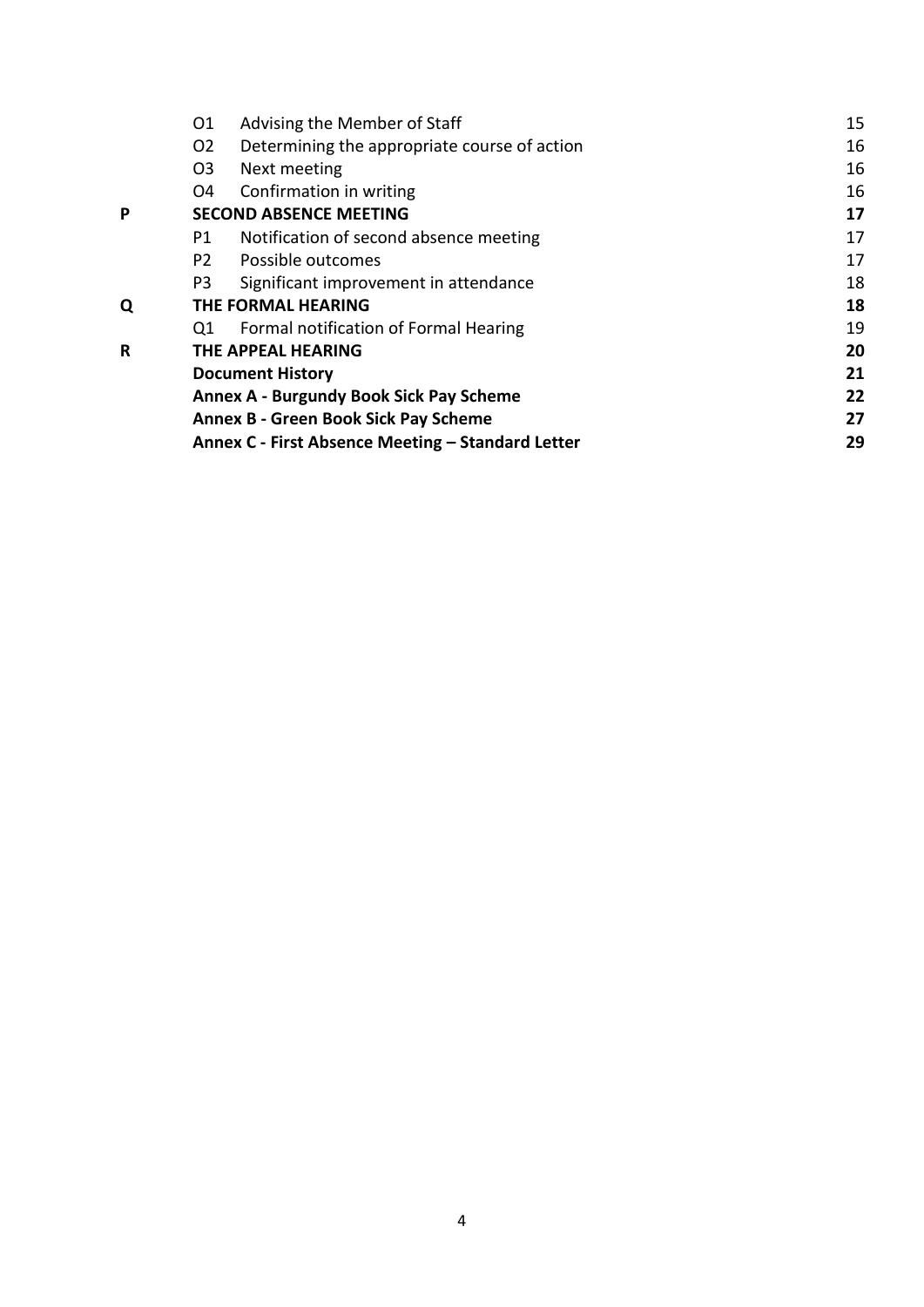### **MAXIMISING ATTENDANCE AND MANAGING SICKNESS ABSENCE**

The College must ensure that the best education is provided for children and in order to achieve that, it is essential for line managers to know when a member of staff is unable to attend work in order that they can re-organise work and minimise the impact of staff absence for students and colleagues.

This Policy also assists managers in taking action to arrange any appropriate support for the member of staff and to address issues that may prevent maximum attendance of staff. Line managers must ensure that staff are aware of and follow the procedure for notifying every absence.

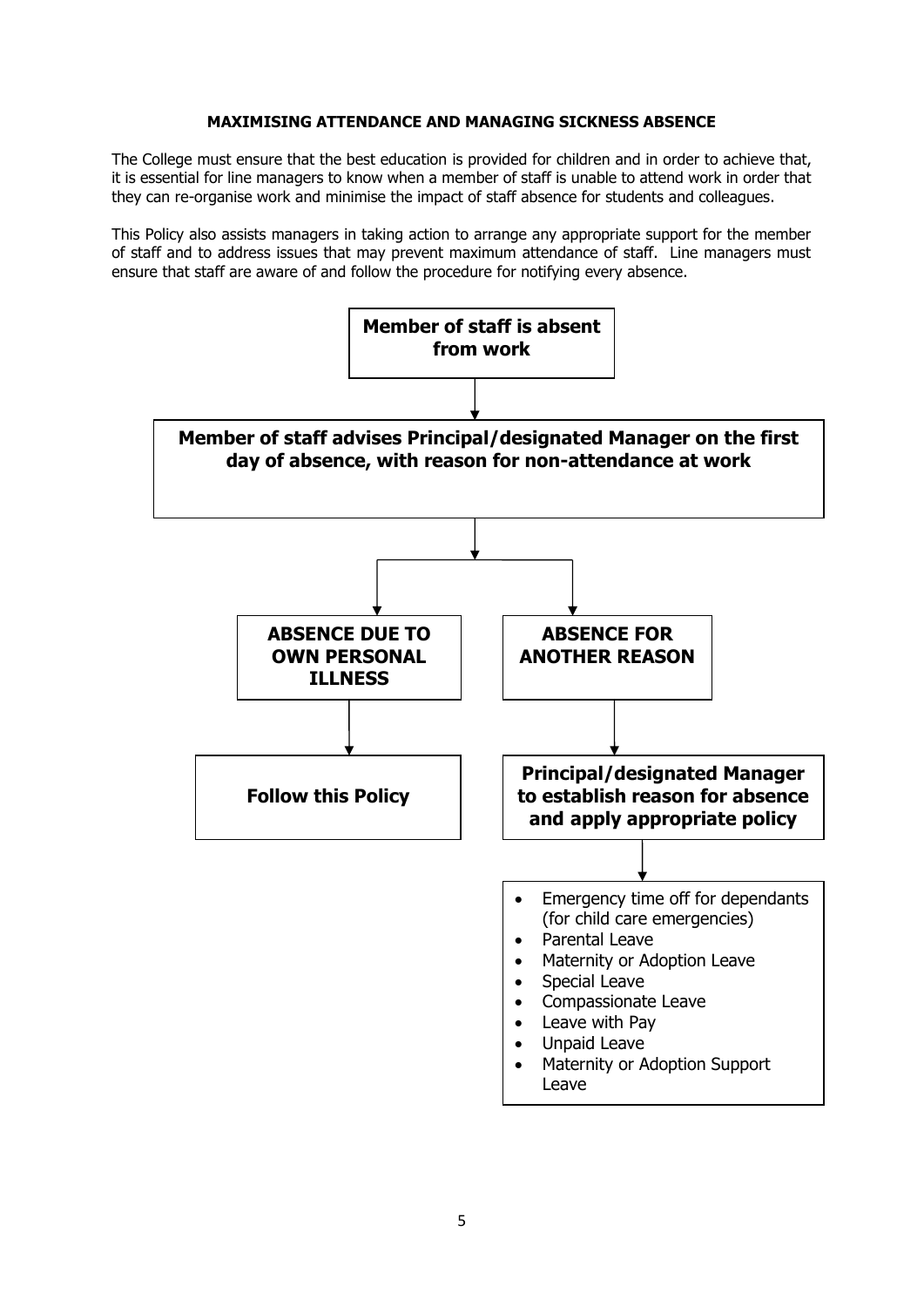# **A. INTRODUCTION AND PURPOSE**

# **A.1. Responsibility for maximising attendance and managing staff absence**

It is the responsibility of the Governing Body and Principal to ensure that the attendance of staff is maximised and any sickness absence is managed effectively with a view to it being kept to a minimum. Effective absence management ensures that members of staff are not at work if they are ill and that causes of absence are addressed, where appropriate. Good absence management depends on prompt, sensitive and appropriate action by managers.

# **A.2. Consultation**

This model policy is provided, following consultation with Trade Unions/Professional Associations, for the Governing Body to consider for adoption. Should the Governing Body wish to make changes to this model policy, the required consultation must be undertaken with the County Officers of the recognised Trade Unions/Professional Associations.

# **A.3. Aim of this policy**

This policy supports and manages staff during ill health absences and return to work. This policy also provides clear guidance on dealing with frequent non-attendance at work. The aim of this policy is to secure a sustained improvement in attendance through a sympathetic and supportive approach. All previous managing sickness absence procedures adopted by the Governing Body are superseded by this policy.

### **A.4. Coverage**

This policy applies to all staff in the College and will be made available to every member of staff through the College's internal systems.

# **A.5. Contractual provisions**

Standards of attendance are implied within the employment contract and require staff to attend work when they are fit to do so and comply with this policy.

### **B. POLICY**

### **B.1. Duty to act**

The Governing Body values the contribution of all its staff to the provision of education of children at the College. Whilst recognising that staff may be prevented from attending work through ill health, the Governing Body has a duty to provide an effective education and minimise disruption and is therefore committed to maximising attendance by managing sickness absence. This will be achieved through:

- promotion of the health, safety and well-being of all staff;
- procedures to support and manage staff at work, during ill-health absences and returns to work, whilst dealing with unjustified absence;
- monitoring levels of absence for individuals within the College.

### **B.2. Terms and Conditions of Sickness scheme**

For employees who transferred to the College from the Local Authority when it became an Academy, the terms and conditions of the sickness scheme applicable to them are detailed at annex A and B. All other employees should refer to their contract of employment which sets out their entitlement to sick pay.

### **B.3. Application of the Policy:**

This policy for maximising attendance and managing sickness absence will be:

- non-discriminatory and in accordance with the College's Equality policies;
- in compliance with the provisions and requirements of the Equality Act 2010;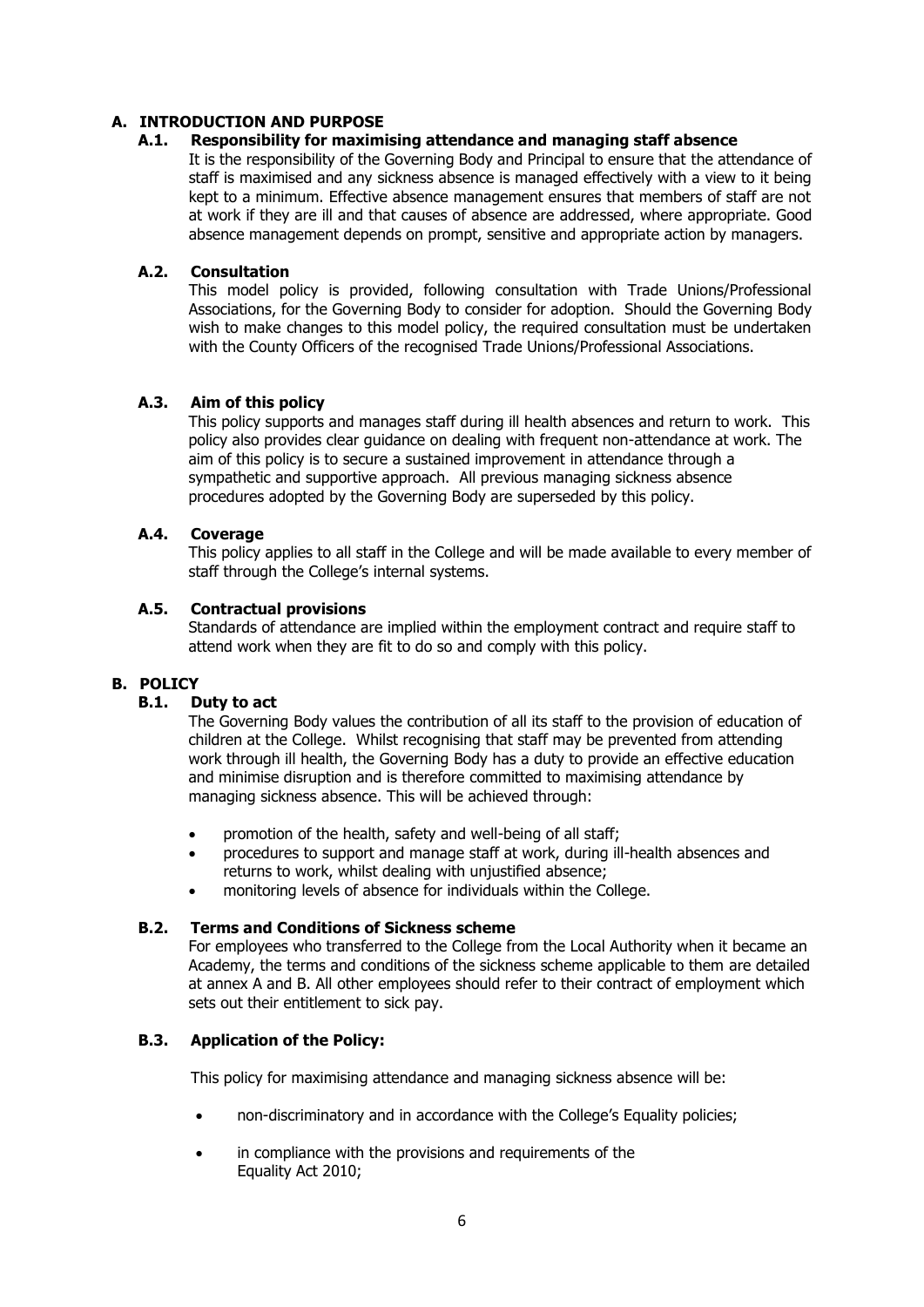- consistently and fairly applied across the College;
- positive and preventative rather than punitive;
- sensitive and supportive to those individuals suffering the effects of ill health;
- conducted with respect for the confidentiality of individuals and in accordance with the Data Protection Act 1998;
- based on open communication between members of staff and their managers;
- explicit about the responsibilities for all involved;
- aimed at distinguishing between sickness absence and the abuse of the sickness absence system.

### **C. CONFIDENTIALITY**

The application of this policy and any information divulged as a consequence should be considered confidential by all parties involved. Disclosure of any information to any third party will be made in accordance with this policy and/or for the purposes of obtaining appropriate professional advice and/or that may be required to do by law.

### **D. EQUAL OPPORTUNITIES**

This procedure is based on best practice and is designed to promote a consistent and fair approach to attendance issues in the College. The Governing Body will ensure that the application of the policy will not disproportionately or unfairly affect any staff in the College recognising the diversity of the community.

### **E. GENERAL PRINCIPLES**

### **E.1. Being accompanied at meetings**

A representative from a recognised Trade Union/Professional Association, or an appropriate work colleague, may accompany a member of staff at all stages of the procedure. The Principal/designated Manager is advised to make staff members aware of this provision.

### **E.2. Sensitive situations**

There may be occasions when, due to the highly sensitive nature of the cause of absence, extra discretion and sensitivity are required, e.g. a female member of staff may prefer to discuss her absence with an agreed appropriate female manager, a male member of staff with an agreed appropriate male manager. Once agreed on such sensitive occasions, this arrangement may apply for the whole of the application of this policy.

### **E.3. Support for employees**

Additional support for employees who are experiencing absence from work, can be obtained from their Trade Union/Professional Association.

Teachers can also seek information and support from the Teacher Support Network at: [www.teachersupport.info/contact.](http://www.teachersupport.info/contact)

### **E.4. Trade Union/Professional Association representatives**

Although the usual standards of attendance apply to Trade Union/Professional Association representatives, no action will be taken within this policy against an employee who is an accredited Trade Union/Professional Association representative, nor will suspension normally be applied, until the circumstances of the case have been discussed with a full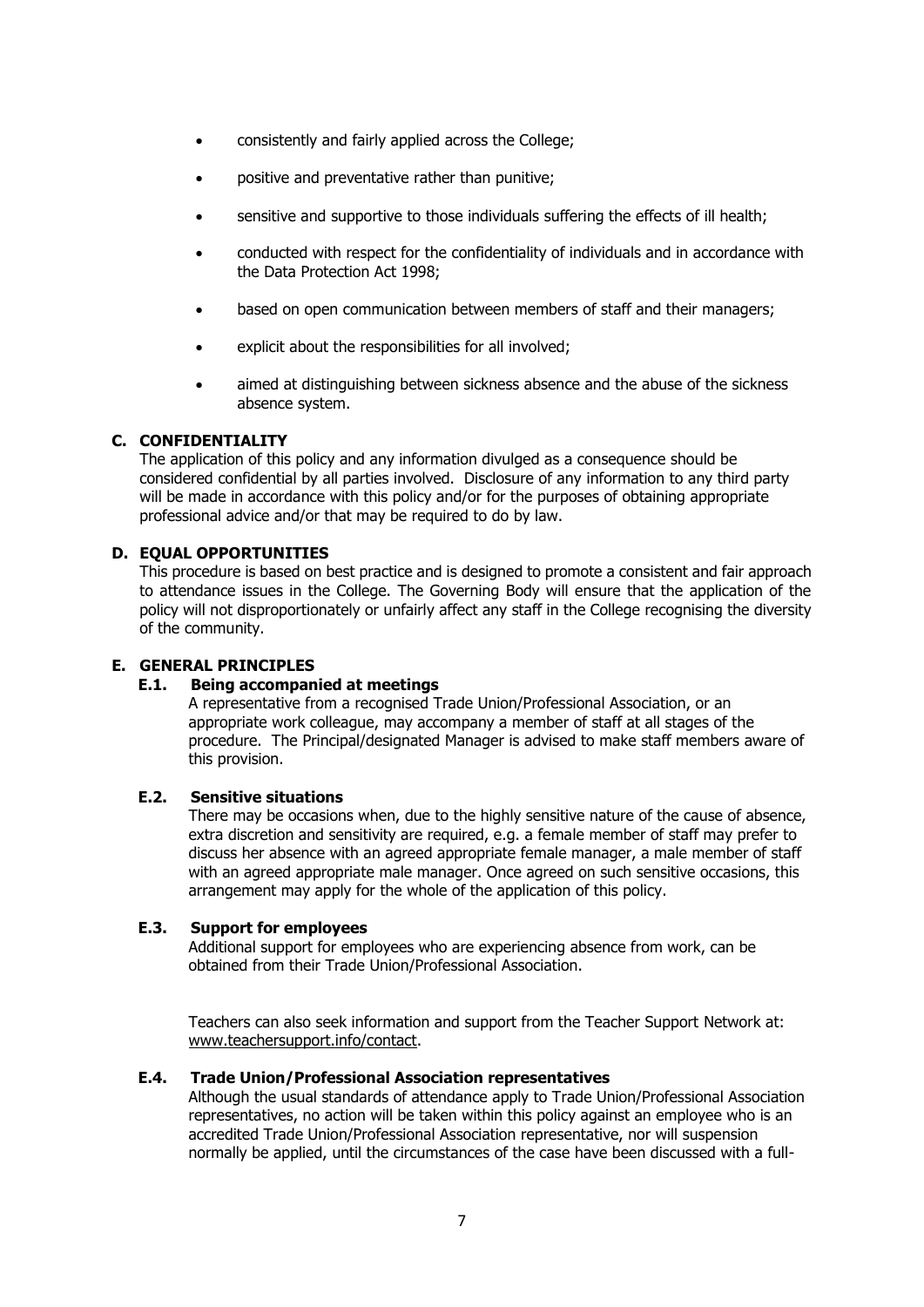time or other official nominated for such purposes of the Trade Union/Professional Association concerned.

# **E.5. Principles of Natural Justice**

Essential to the fair and reasonable application of these procedures, is the underlying commitment to the principles of natural justice, namely:

- The employee must know, in full, where the manager has concerns about his/her attendance levels at the earliest appropriate opportunity;
- The employee must have an opportunity to state his/her case before any decision is made;
- The determinations must be unbiased, fair and made in good faith;
- The employee must have the right to appeal as specified in this policy;
- The employee has the right to be accompanied to meetings by a trade union representative or work colleague.

### **E.6. Time Limits**

The time limits in this policy may be varied by mutual agreement in individual cases.

### **E.7. Pensions**

Termination of employment under this procedure does not mean that the member of staff's pension will be released automatically. The employee should seek further advice from their pension provider. The employee's Trade Unions/Professional Association may also be able to provide information.

Teachers should contact Teachers' Pensions at **[www.teacherspensions.co.uk.](http://www.teacherspensions.co.uk/)**  Associate staff belonging to the Local Government Pension Scheme can make contact at**: www.lgps.org.uk**

### **E.8. Medical Suspension**

In a few rare cases it may be necessary to suspend a member of staff on full pay on medical grounds in order to ensure that the employee does not stay at work or resume his/her duties if there is a risk to him/herself, pupils or anyone s/he may come into contact with. Suspension should only be carried out on the advice of the Wellbeing@Work in line with the Education (Health Standards) (England) Regulations 2003. Advice should always be taken from the personnel provider before the Principal makes any such determination. The suspension may only be lifted by the Governing Body.

### **F. STATUTORY REPORTING OBLIGATIONS**

No Statutory reporting obligations exist under this policy

# **G. ENTITLEMENT TO SICK PAY SCHEME- TEACHERS**

### **G.1. Eligibility and conditions**

To receive sick pay a teacher **must:**

- Notify the College on the first day of absence in accordance with College's arrangements;
- Provide a doctor's certificate by the eighth day for absences over seven consecutive days;
- Provide consecutive medical certificates to cover the whole period of absence prior to the previous medical certificate lapsing, where there is a continuing sickness absence, even if this covers College holidays;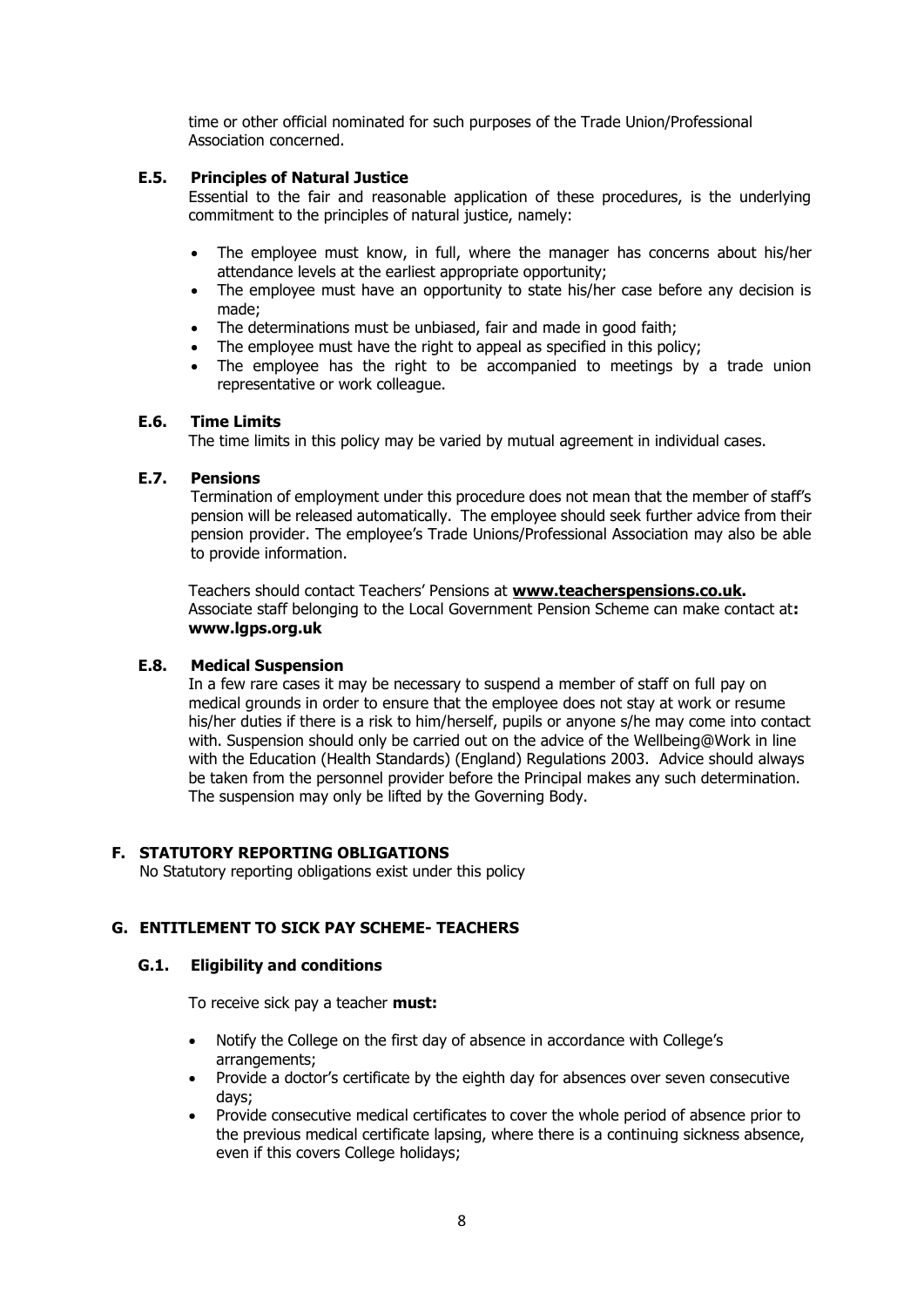- Undertake any examination that the College may require by an approved medical practitioner nominated by the College, where prolonged or frequent absences occur.
- Declare to the College an entitlement or alteration to any benefits received.

### **G.2. Circumstances where sick pay may not be paid - Teachers**

Sick pay may not be paid to teachers if the Governors are of the opinion that the absence of the teacher is due to:

- An abuse of the sickness scheme, including taking sickness absence when the teacher is not unwell;
- The employee's own misconduct or neglect;
- Active participation in professional sport;
- Working for another employer;
- Not complying with the conditions detailed in 'Eligibility and Conditions' above;
- Conduct that is prejudicial to his/her recovery.

In these circumstances, sick pay will be suspended and the College's Conduct policy may be followed.

### **G.3. Sporting Activities - Teachers**

A teacher may also not be paid sick pay if the absence is due to active participation in sport as a professional unless the College decides otherwise.

### **G.4. Absences arising from accidents, injury or assault at work**

In the case of absence due to an accident, injury or assault which is attested by an approved medical practitioner to have arisen out of and in the course of the teacher's employment, further provisions may apply which are detailed in annex A.

### **H. ENTITLEMENT TO SICK PAY SCHEME - ASSOCIATE STAFF**

### **H.1. Eligibility and Conditions**

To receive sick pay, a member of the associate staff **must:**

- Notify the College on the first day of absence in accordance with College arrangements;
- Provide a doctor's certificate by the eighth day for absences over seven consecutive days;
- Provide consecutive medical certificates to cover the whole period of absence prior to the previous medical certificate lapsing, where there is a continuing sickness absence, even if this covers College holidays;
- Undertake any examination that the College may require by an approved medical practitioner nominated by the College, where prolonged or frequent absences occur;
- Declare to the College an entitlement or alteration to any benefits received.

### **H.2. Circumstances where sick pay may not be paid – Associate Staff**

Sick Pay may not be paid to members of the associate staff if the Principal/designated Manager is of the opinion that the absence of the employee is due to:

- An abuse of the sickness scheme, including taking sickness absence when the member of the associate staff is not unwell;
- The employee's own misconduct or neglect;
- Active participation in professional sport;
- Working for another employer;
- Non-compliance with the conditions detailed in 'Eligibility and Conditions' above;
- Conduct that is prejudicial to his/her recovery.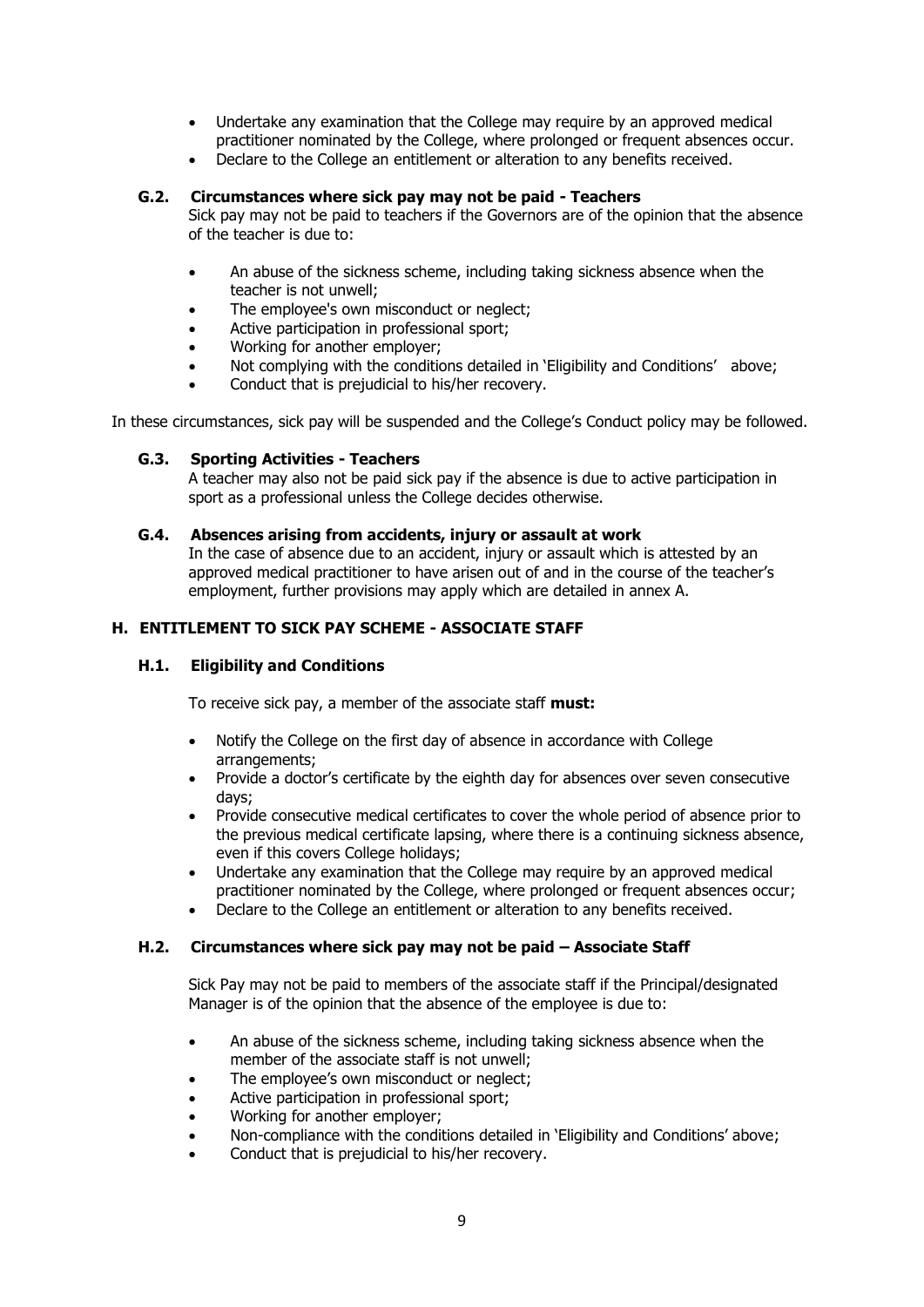In these circumstances, sick pay will be suspended and the College's Conduct policy may be followed.

# **I. EMPLOYEE RESPONSIBILITIES**

All members of staff must comply with the conditions below, regardless of whether they will receive sick pay. Staff must:

- a. follow the sickness notification procedure detailed in this policy;
- b. provide doctor's certificates to cover sickness absences of seven consecutive days or more (including weekends) and continue to provide doctor's certificates for continuing absences prior to the previous certificate lapsing, including weekends and College holidays;
- c. provide a certificate of fitness before returning from any absence over 14 days if no end date is on the final certificate, the cost of which will be paid by the College;
- d. attend any appointments with Wellbeing@Work, as directed by the College;
- e. attend any meetings in accordance with this policy unless too unwell to do so;
- f. inform the Principal, if s/he thinks that s/he may have come into contact with infectious diseases. The Principal will liaise with the appropriate advisors and authorities;
- g. keep the Principal/designated Manager or other nominated person informed of progress;
- h. be aware of the impact of any other employment on the employment in the College;

A member of staff may at any time provide medical information from his/her GP/consultant to the Principal/designated Manager, if s/he wishes.

### **J. MANAGEMENT RESPONSIBILITIES**

The Principal and the Governing Body have a responsibility to:

- a. create a healthy and supportive work atmosphere where staff will feel valued, want to come to work and have a good work/life balance;
- b. establish a good attendance culture;
- c. tackle any work related causes of illness;
- d. promote the occupational health, safety and well-being of staff by showing commitment to supporting policies which enhance working conditions, support staff and enable them to work well and effectively;
- e. have clear and reliable arrangements in place for reporting absence;
- f. ensure that all absences are recorded to ensure that sick pay is paid properly where applicable;
- g. follow up all absences on the return of the member of staff to ensure that all is well and that there are no underlying problems that may recur;
- h. not make any assumptions about sickness absence without the facts being clearly established;
- i. always remain open and sympathetic to the needs of individual members of staff and be sensitive to the particular circumstances applying in each situation;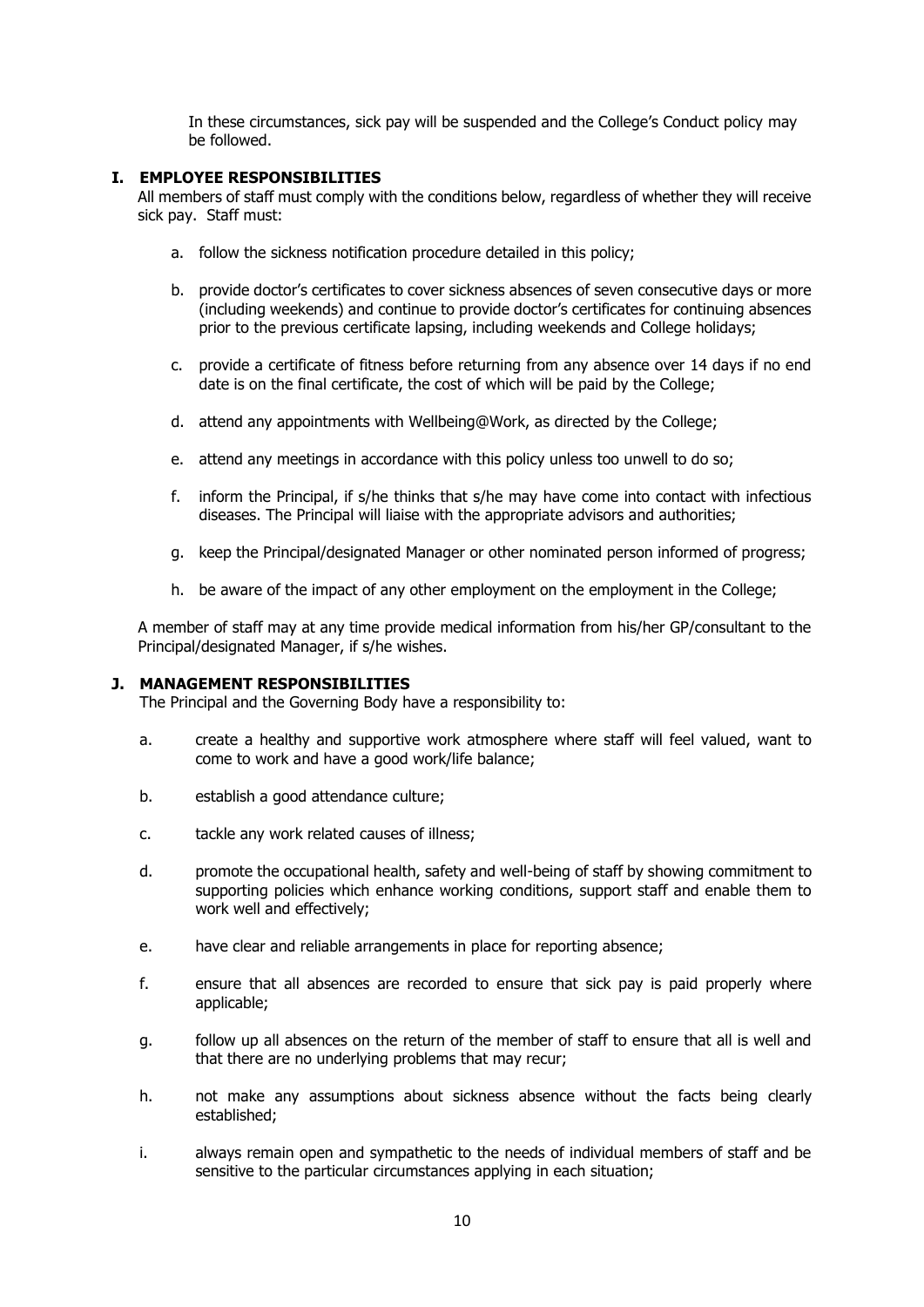- j. be aware that high levels of absence may affect other colleagues, resulting in a loss of morale, and leading to possible resentment when the member of staff returns to work;
- k. be aware that a member of staff may not be willing to discuss details of her/his illness with her/his direct line manager but may prefer to discuss it with a manager of the same sex;
- l. be aware that if a member of staff is disabled as defined by the Equality Act 2010, there is a duty to make reasonable adjustments.

### **K. REPORTING ABSENCE**

### **K.1. The First Day of Absence**

Every absence must be notified by the employee and recorded by the College. Reporting by the College must also take place to ensure the prompt and correct payment of sick pay/allowances is made to employees that meet the eligibility criteria. Accurate records must be kept by the College of the employee's absences from work.

- Telephone Principal/designated Manager in line with College arrangements.
- Give details of illness or injury, anticipated length of absence from work, and if there are any work commitments or deadlines that need rearranging/meeting.
- If absence may have been caused by something that happened at work inform Principal/designated Manager of the cause and as soon as possible  $\bullet$ complete a PO3 form - Report of an Accident, Incident or Act of Violence or Aggression.
- Exceptionally, if unable to telephone in person, arrange for someone else to telephone and give reason that staff member is unable to call.
- Self-certification on Report of Absence Form must be completed from FIRST day (including part days) of any absence and on returning to work.
- Failure to inform a Principal/designated Manager of absence and comply with the responsibilities set out in this section may be considered as unauthorised absence and may be investigated under the Colleges Conduct Policy.

### **EMPLOYEE RESPONSIBILITIES LINE MANAGER RESPONSIBILITIES**

- Try to speak to a member of staff when informed of his/her absence to establish the cause and anticipated length of absence. The employee should only be contacted once by the College on the first day of absence.
- Clarify any current work commitments and rearrange or cover where necessary
- Ensure details are recorded on Absence Form having due regard for confidentiality.
- In the event of an accident or injury at work, ensure accident reporting procedures are followed.
- When employee recommences work, conduct a 'Return to Work' meeting.

### **K.2. The Eighth Day of Absence**

Every absence over seven consecutive days has to be certificated by a Medical Practitioner. Reporting by the College must also take place to ensure that prompt and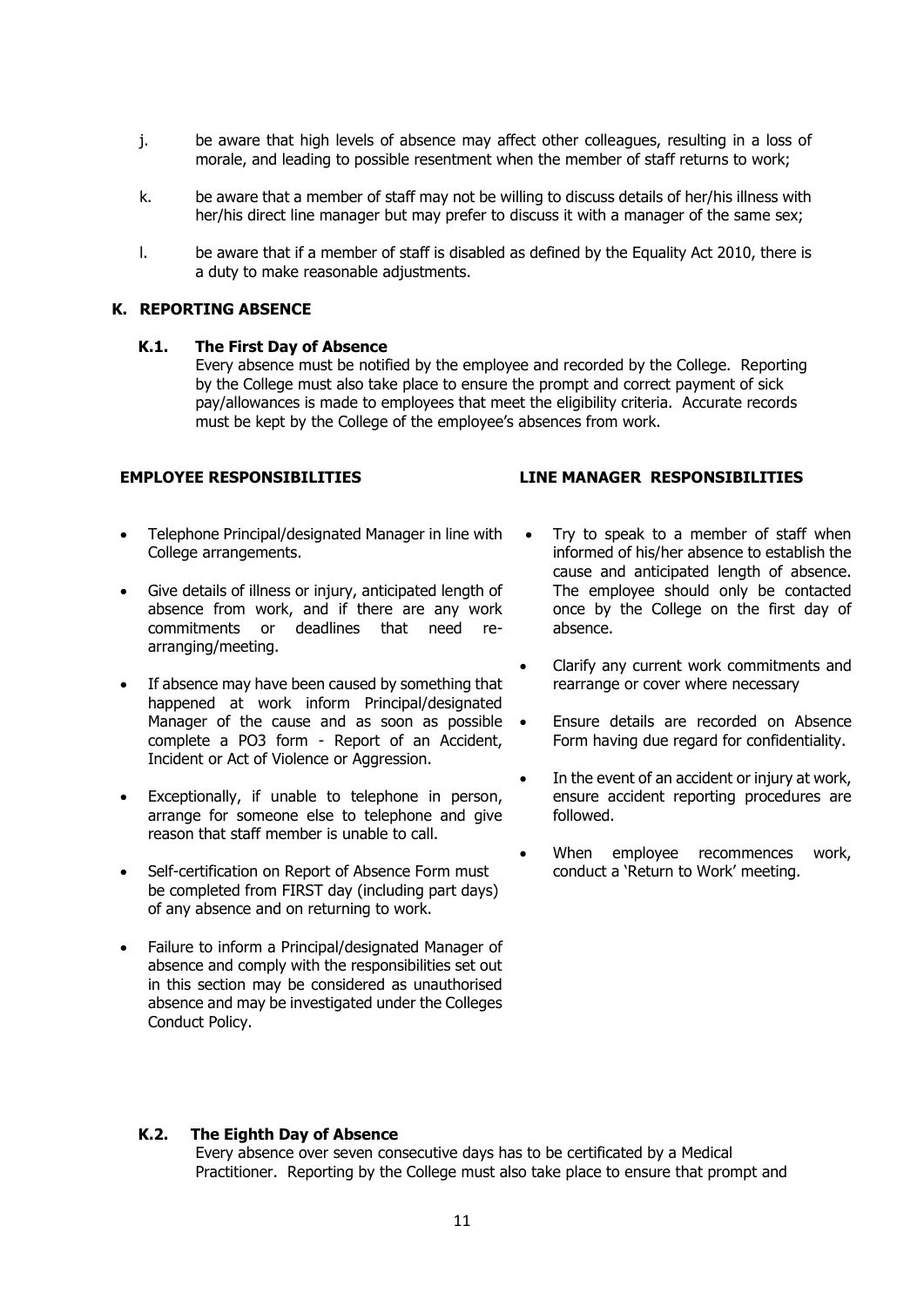correct payment of sick pay/allowances is made to employees that meet the eligibility criteria. Accurate records must be kept by the College of the employees absences from work.

- For absences over seven consecutive days, (regardless of whether or not these are working days), a doctor's certificate must be provided and forwarded to the Principal/designated Manager by the 8th calendar day of absence.
- Where there is a continuing sickness absence then consecutive medical certificates to cover the whole period of absence must be submitted and provided to the Principal/ designated Manager prior to the previous medical certificate expiring.
- Where an end date is not specified on a medical certificate, (which can be a specific date or the expiry of a certificated period), and the period of absence exceeds **14** calendar days, a certificate of fitness, (i.e. medical certificate), to resume work must be obtained from the GP and provided to the College before recommencing work. The College will fund, if necessary.
- Failure to complete a self-certification form or to submit a medical certificate may result in delay or loss of sick pay. See 'Entitlement to Sick Pay'

### **EMPLOYEE RESPONSIBILITIES LINE MANAGER RESPONSIBILITIES**

- To ensure correct medical certificates are received from members of staff and appropriate action taken.
- To ensure prompt and correct completion of Absence Form.
- To review the trigger points in this policy.
- When employee recommences work, to conduct a 'Return to Work' meeting.

# **L. KEEPING IN TOUCH**

It is important for Principal/designated Managers and staff to keep in contact in order to encourage staff to return to work as soon as they are able to do so and to avoid members of staff losing touch with the College. Principal/designated Managers need to be kept informed of a member of staff's progress in order to try to ensure appropriate support, organise work and maintain service delivery.

In exceptional circumstances it may be appropriate for the direct contact to be with a manager in the College other than the member of staff's Principal/designated Manager. The Principal/designated Manager needs to ensure this responsibility is designated to an appropriate person. In exceptional circumstances the College may agree to contact being maintained via a named representative agreeable to the College and the employee (e.g. relative, Trade Union/Professional Association representative).

### **EMPLOYEE RESPONSIBILITIES LINE MANAGER RESPONSIBILITIES**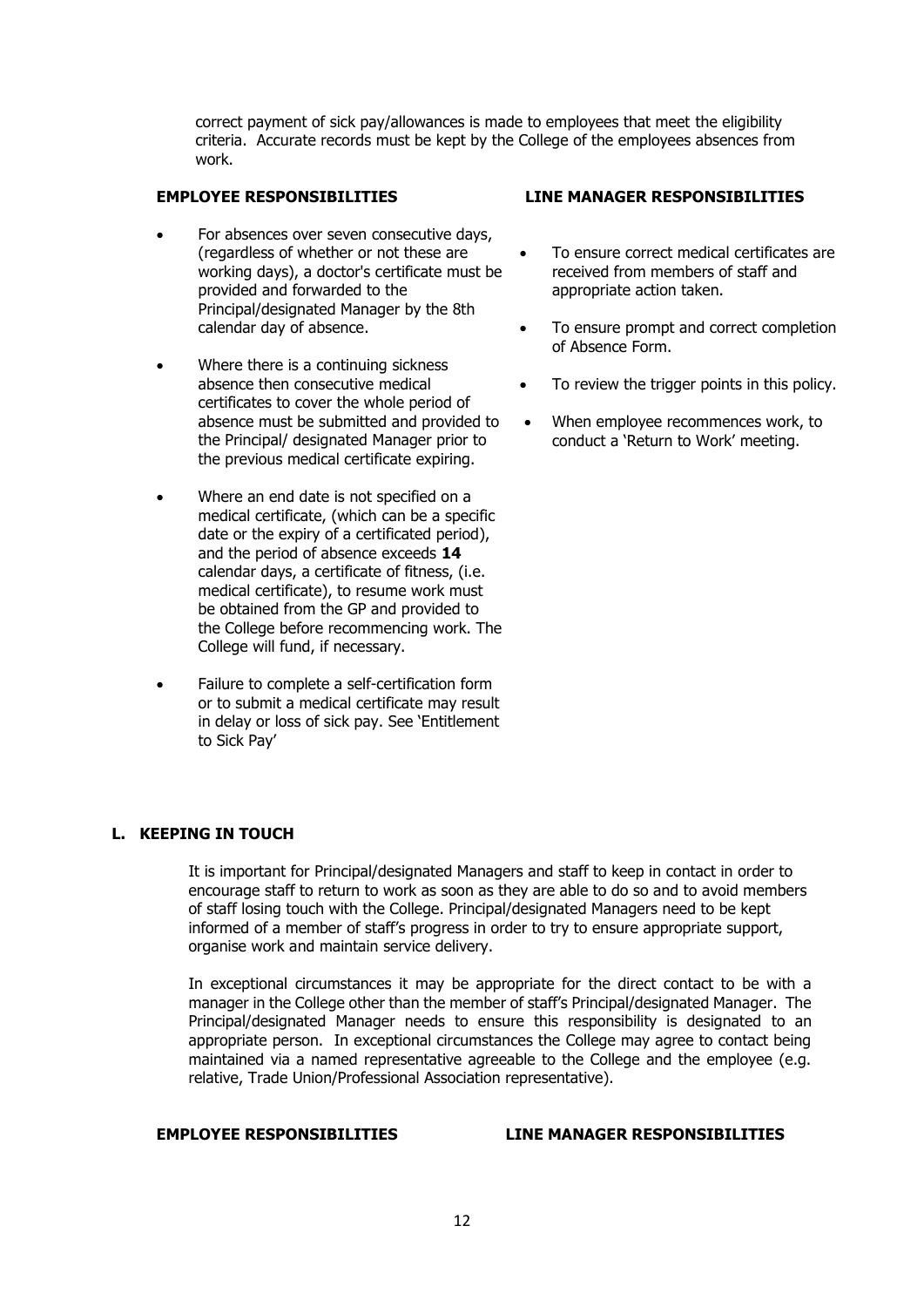- Keep Principal/designated Manager informed of progress.
- Advise on the continuing reason for absence and when likely to be fit to return to work, if known.
- Provide medical certificates in accordance with this policy.
- Advise any adjustments that could be made to work place or duties to facilitate a return to work.
- Ensure reasonable, sensitive and appropriate contact is maintained with staff absent from work due to ill health.
- Contact may be made through telephone conversations, letters, emails or meetings at mutually agreed locations.
- Keep a file note of dates of contact and progress made.
- Ascertain if the staff member wishes to be kept up to date with College issues e.g. notes of staff meetings, College newsletters etc. There should be no expectation that an employee will undertake work while they are off sick.
- If a member of staff is absent for over three weeks, contact should be made through a meeting at a mutually agreed location, by prior arrangement. The member of staff may be accompanied by a trade union representative or a colleague.

### **M. RETURN TO WORK MEETINGS**

Every member of staff should be seen by their Principal/designated Manager after every sickness absence to make sure s/he is fit for work and to determine whether any support or adjustments are needed. This could be an informal contact depending on the circumstances of the absence.

- Inform the Principal/designated Manager at the earliest opportunity of proposed date of return to work (and no later than at the beginning of the first day back).
- Discuss the circumstances of the absence with the Principal/designated Manager.
- Discuss any support or adjustments that could be considered.

### **EMPLOYEE'S RESPONSIBILITIES LINE MANAGER'S RESPONSIBILITIES**

- Meet with the employee, face-to-face ideally, on the first day back at work.
- Confirm the reasons for the absence. Identify and address any problems at an early stage. Ensure all certification is complete, including the return to work form.
- Ensure the employee has complied with certification requirements.
- Discuss any support or adjustments that could be considered.
- Record the absence on the Absence Record Chart.
- Update staff member on relevant College issues.
- Discuss any concerns about the absence or absence record generally.
- Consider referral to W@W if appropriate.
- Completion of appropriate risk assessment.
- Consider need to convene Absence Meeting.

### **N. MONITORING ABSENCE**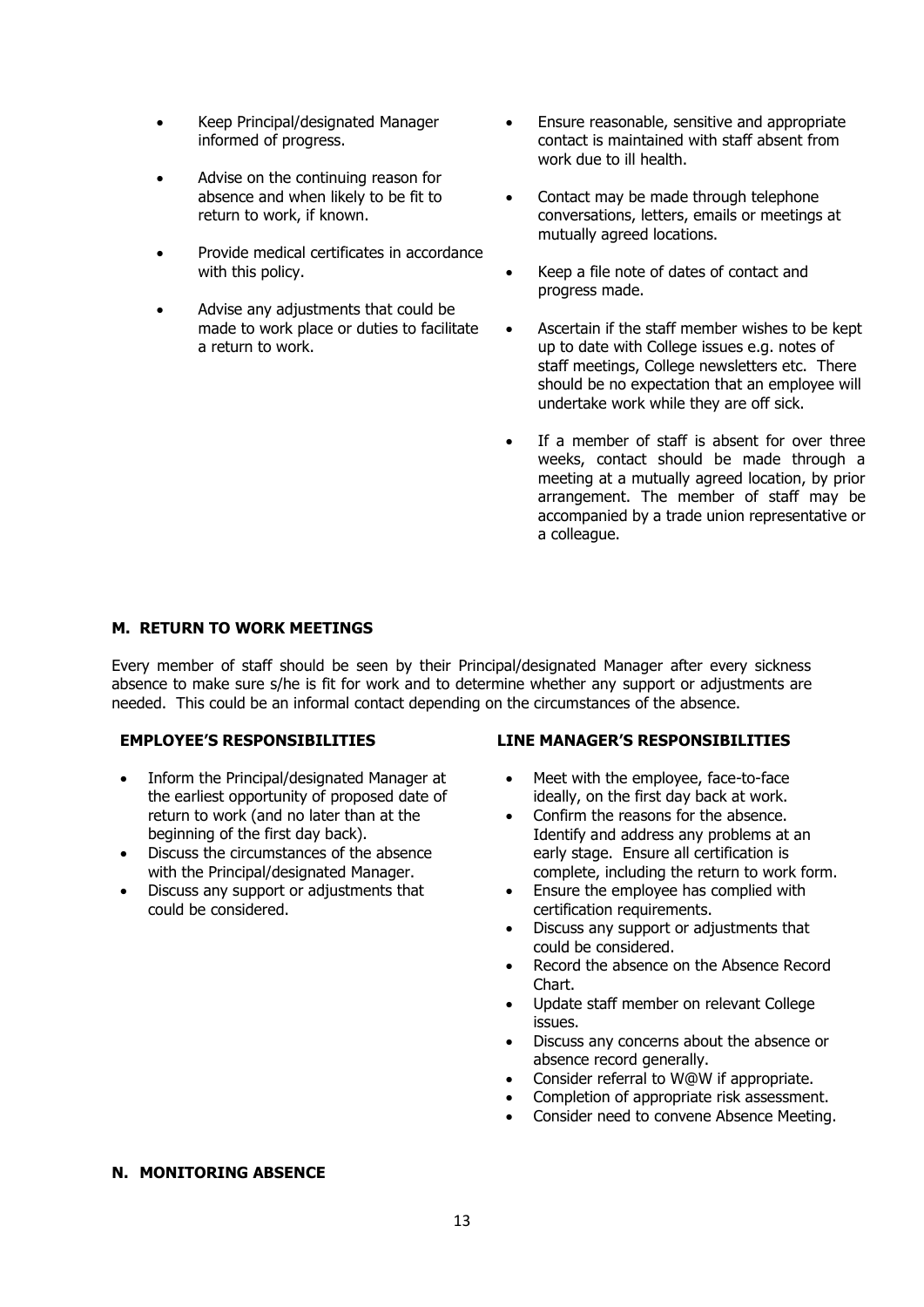### **N.1. Responsibility to maximise attendance and monitor absence**

The Governing Body and the Principal must monitor sickness absence within the College. This is to ensure that an accurate record exists of sickness absence both individually and by College and to enable positive action to be taken to address excessive levels.

### **N.2. Trigger Points**

Triggers points provide consistency of approach and ensure the Governing Body and the Principal are aware of developing patterns of absence, and will define the points at which it is appropriate for managers to review the sickness absence history of an individual member of staff, in order to help improve the member of staff's attendance at work. The trigger points will be equally applied to all staff, unless the employees has a protected characteristic as defined in the Equality Act 2010, where the appropriate course of action will be decided on a case by case basis..

# **N.2.1.Short Term Absence**

The defined trigger levels of Short Term sickness absence that will prompt action in accordance with this procedure, unless the employees has a protected characteristic as defined in the Equality Act 2010, where the appropriate course of action will be decided on a case by case basis, are as follows:-

The trigger levels are:

- **3 or more instances of sickness absences in any 3 month period**
- **6 or more instances of sickness absences in any 12month period**
- **8 or more working days sickness absence within any 12 month period**
- **Any other recognisable pattern, e.g. always absent on a Monday or at certain times of year.**

### **N.2.2. Long Term Absence**

The defined trigger levels of Long Term sickness absence that will prompt action in accordance with this procedure, unless the employees has a protected characteristic as defined in the Equality Act 2010, where the appropriate course of action will be decided on a case by case basis, are as follows:-

• A continuous period of sickness absence of four calendar working weeks or more. Only working weeks should be counted towards the defined levels of Long Term sickness absence**.**

### **If any member of staff accumulates the above levels of absences, the Principal/designated Manager should initiate the process documented in this policy.**

### **N.3. Who should manage the process**

In the case of a Principal, the Chair of Governors should be responsible for applying the procedure. For all other employees, the staff member's Principal/designated Manager (or in exceptional circumstances another manager identified by the Principal, e.g. Deputy Principal) will be responsible for carrying out all stages of the procedure. For ease of reference the person managing the process will be known as **'the Responsible Officer'.**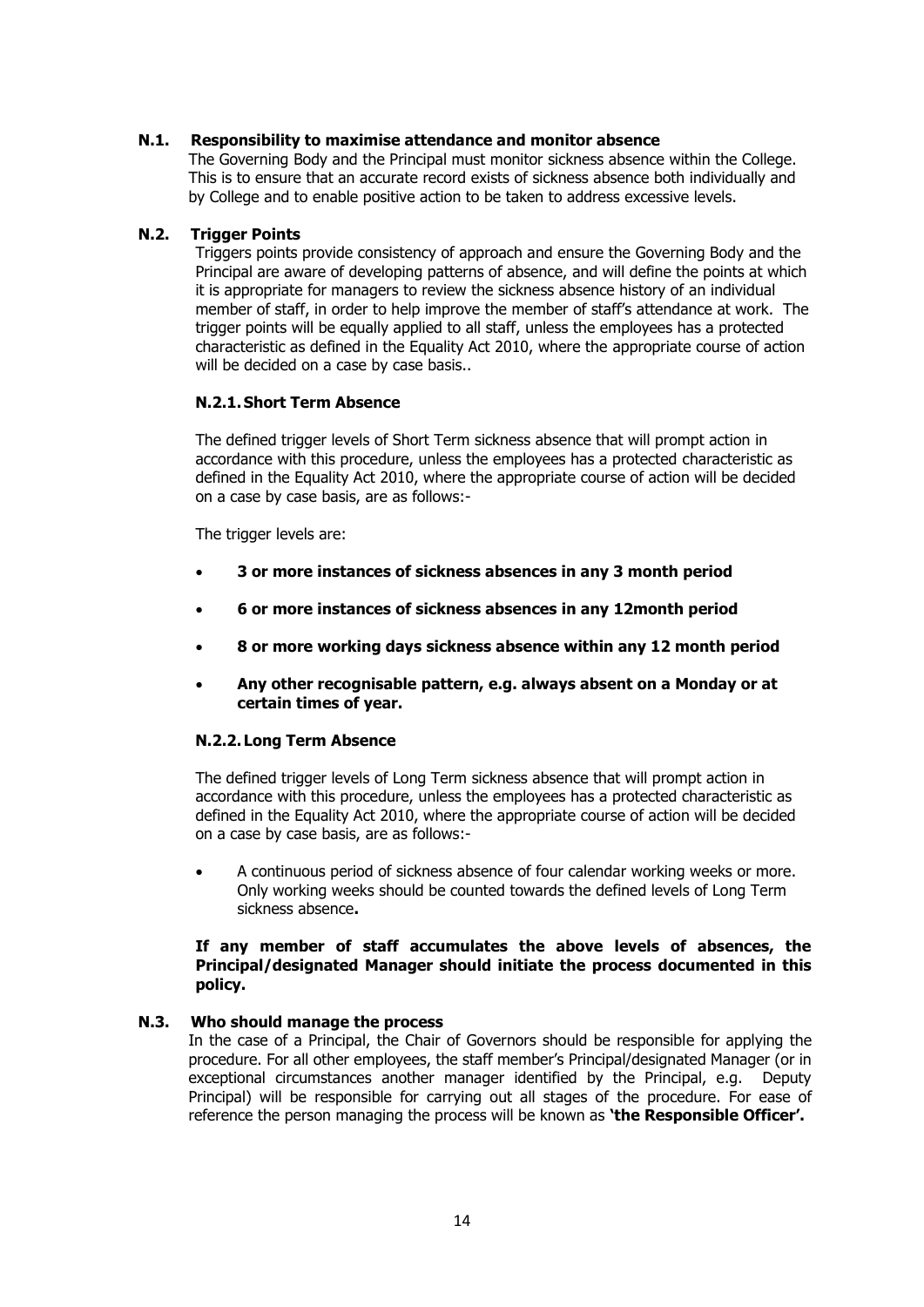- To participate with the Responsible Officer in a review of his/her absence record.
- To attend a medical examination at Wellbeing@Work. (Failure to attend agreed appointments for reasons other than those acceptable to the College e.g. being too unwell or on pre-booked leave, may result in disciplinary action).

### **EMPLOYEE'S RESPONSIBILITIES RESPONSIBLE OFFICER'S RESPONSIBILITIES**

- To ensure that he/she has up to date and correct information on all staff absence, utilising the reports available e.g. Absence Record Chart.
- To review a member of staff's absence record when trigger points are reached.

### **O. FIRST ABSENCE MEETING**

This meeting should take place as soon as possible and normally within ten working days:

- of any one of the trigger points above being met and/or
- of any concern for the employee's welfare and/or
- of any concern for the welfare of others who s/he may come into contact with.

The meeting should be carried out at a suitable location depending on the circumstances. If the employee is absent from work it may be appropriate to have the discussion on the telephone or via a union representative with the consent of the employee.

### **O.1. Advising the Member of Staff**

The employee should be given a copy of this policy and advised that the meeting will consider:

- a) the circumstances surrounding the absences (continuing sickness absence or frequent short term absences) or the concerns for his/her welfare and/or the welfare of others;
- b) the arrangements in place to cover their absence;
- c) his/her absence record, a copy should be given to the employee in advance of the meeting – the member of staff should be asked to confirm this as accurate;
- d) where advice from W@W is already available and this does not indicate that the employee is permanently unfit or should be redeployed, the implications of the medical advice on his/her continued employment should be outlined and confirmed;
- e) any particular issues the member of staff wishes to raise in connection with his/her sickness absence levels or the welfare concerns raised or any concerns s/he has which would require specialist support and that assistance is available through W@W.

The member of staff should also be advised that:

- a) they may be accompanied at the meeting by a Trade Union/Professional Association representative or work colleague;
- b) that the Responsible Officer may be accompanied by a personnel officer or senior manager;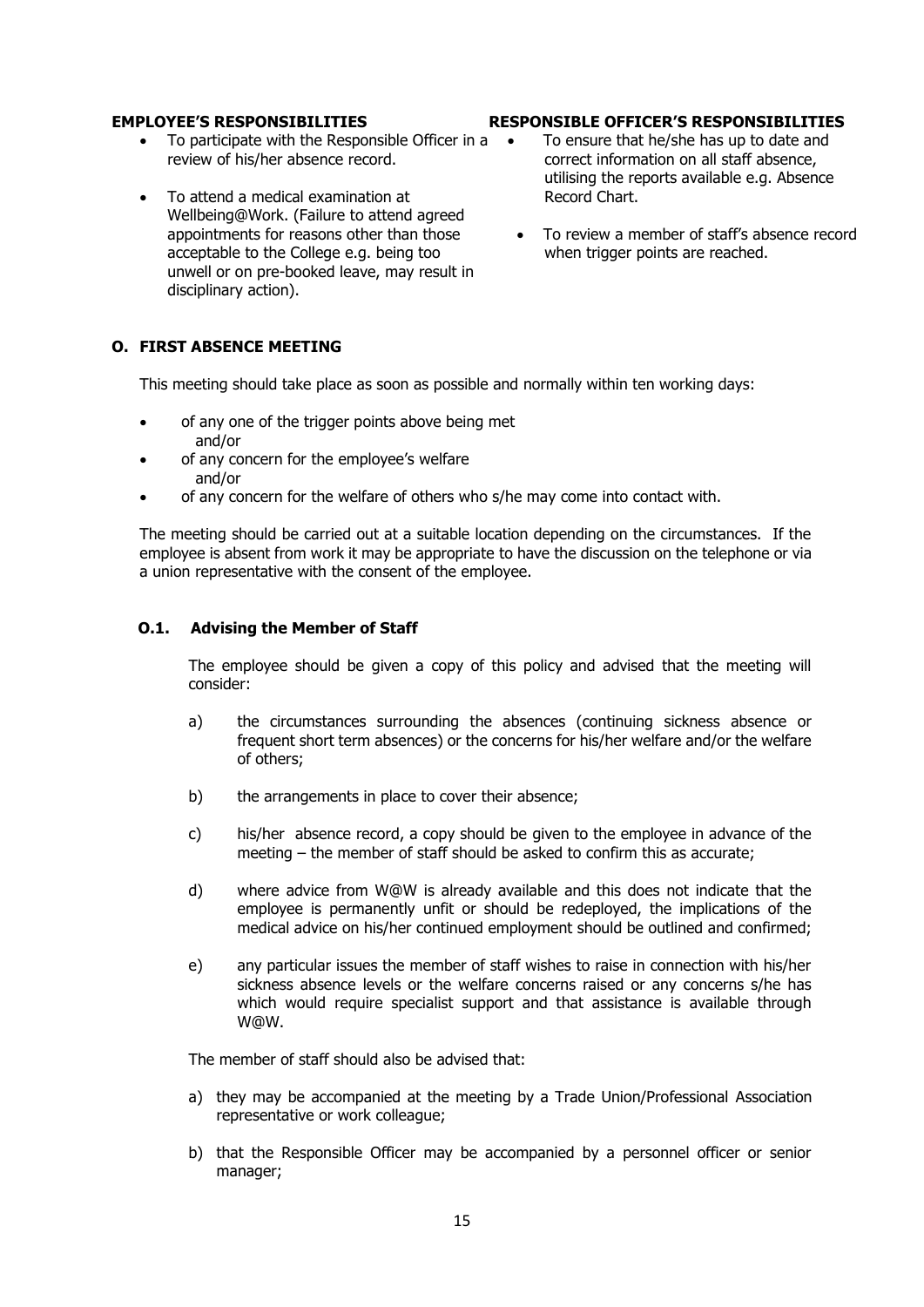- c) that notes will be taken of the meeting and a copy will be provided to the employee;
- d) that the meeting may go ahead in the absence of the employee.

### **O.2. Determining the appropriate course of action**

At the First Absence Meeting the Responsible Officer will consider all the circumstances and decide whether or not any action should be taken.

This may include:

- a) a decision to take no further action because:
	- no recurrence of the absence is expected and/or
	- welfare concerns have been addressed;
- b) convening a Second Absence Meeting;
- c) advising the member of staff that the Responsible Officer is monitoring his/her level of absence and that an improvement is expected;
- d) a referral to Wellbeing@Work, if this has not already taken place;
- e) a decision on a new trigger for the level of any additional sickness absence;
- f) a requirement to provide a doctor's certificate from the first day of any absences until further notice; a receipt must be obtained for reimbursement from the College;
- g) changes to be made to the member of staff's duties or responsibilities, if appropriate;
- h) consideration of redeployment if appropriate;
- i) combinations of the above.

### **O.3. Timescales for Next Meeting**

If necessary, the Responsible Officer should set a date for a Second Absence Meeting.

- O.3.1. In the case of Short Term Absence the Second Absence Meeting will normally take place 6 – 8 weeks after the First Absence Meeting. However, this period may be extended if it appropriate to do so in the circumstances.
- O.3.2. In the case of Long Term Absence the Second Absence Meeting will normally take 6-12 weeks after the First Absence Meeting. However, this period may be extended if it appropriate to do so in the circumstances.

### **O.4. Confirmation in writing**

The Responsible Officer should confirm the details of the meeting in writing giving a summary of the points discussed together with a confirmation of the outcome of the meeting.

# **P. SECOND ABSENCE MEETING**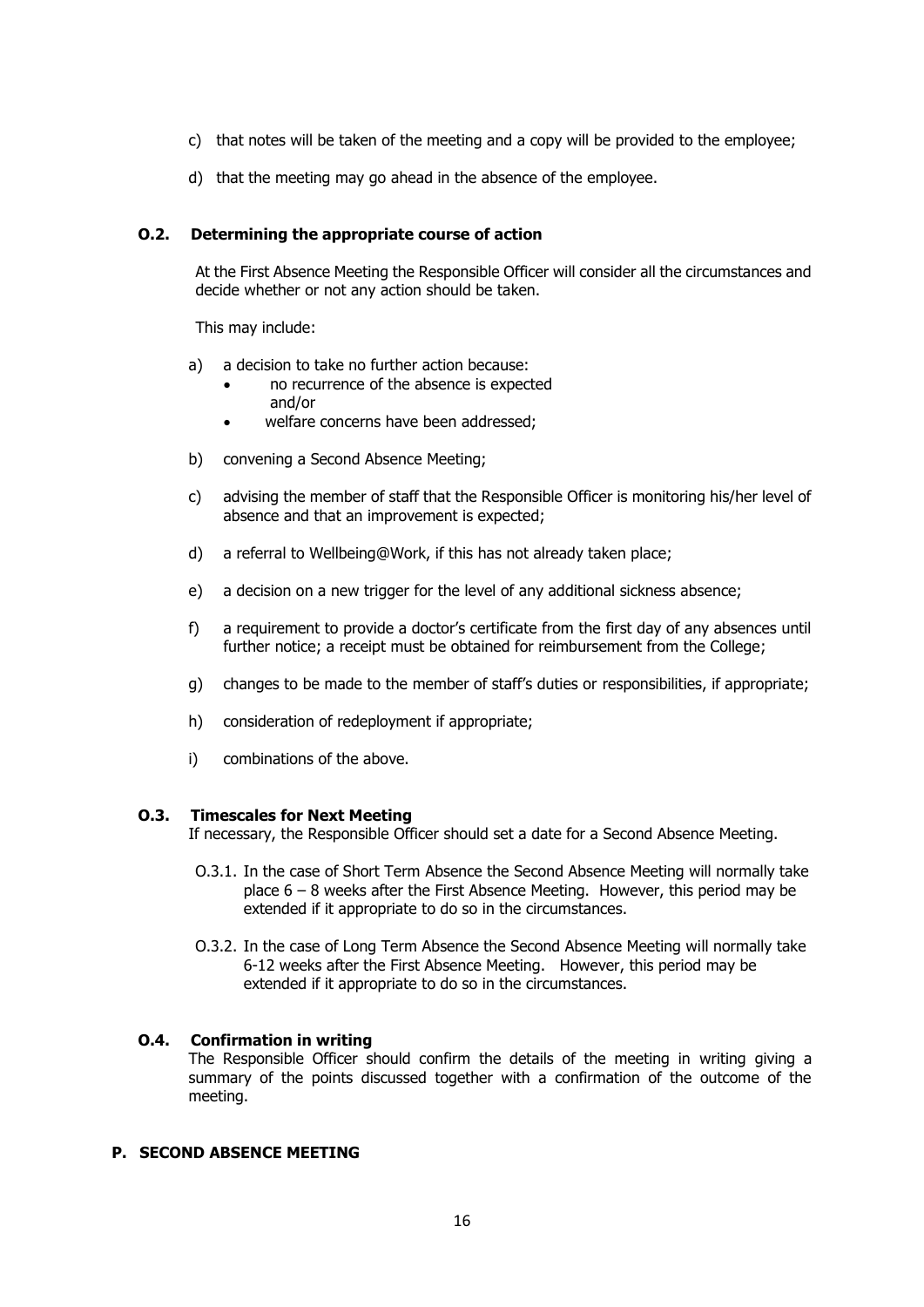The Responsible Officer should arrange a Second Absence Meeting with the employee on the date agreed at the First Absence Meeting to discuss his/her attendance. If the employee has returned to work, the Responsible Officer should ensure that the employee is fit to return, well supported and that any work related matters are discussed.

The Responsible Officer will confirm the details of the Second Absence Meeting in writing to the employee:

### **P.1. Notification of Second Absence Meeting**

The employee should be advised that the meeting will consider:

- a) the circumstances surrounding the absences (continuing sickness absence or frequent short term absences) or the concerns for his/her welfare and/or the welfare of others;
- b) the arrangements in place to cover their absence;
- c) the accuracy of the absence record;
- d) advice from W@W that has been received including the implications of the medical advice on his/her continued employment;
- e) any particular issues which the employee wishes to raise in connection with his/her sickness absence levels or any concerns s/he has which would require specialist support and that assistance is available through W@W,;

The member of staff should also be advised that:

- a) that the member of staff can be accompanied by a Trade Union/Professional Association representative or work colleague;
- b) that the Responsible Officer may be accompanied by a personnel officer or senior manager;
- c) that notes will be taken of the meeting;
- d) that the meeting may go ahead in the absence of the employee;
- e) re-deployment may be considered if appropriate;
- f) consideration may have to be given to his/her continued employment unless his/her absence(s) through sickness diminish;
- g) that following the meeting the matter may be referred to a Formal Hearing.

### **P.2. Possible Outcomes**

At the meeting consideration will be given, but not limited, to:

- a) referral to the W@W for further advice;
- b) in cases where the employee has a disability, to making any reasonable adjustment(s) that will help to alleviate any sickness problems related to his/her disability;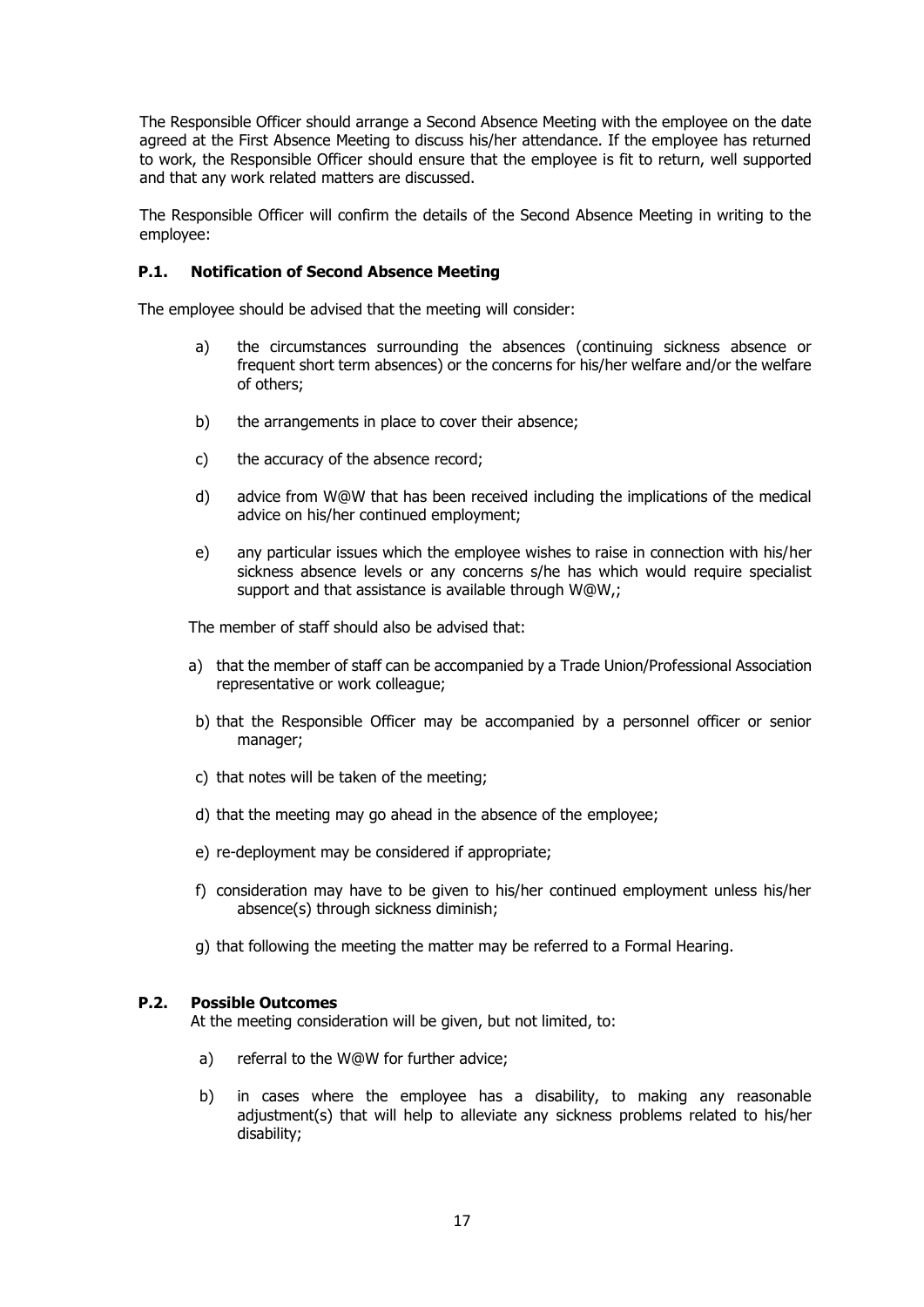- c) a requirement to provide a doctor's certificate from the first day of any absence until further notice. A receipt must be obtained for reimbursement from the College.
- d) any other assistance that can be given to aid an improvement in attendance levels;
- e) the impact of any other employment the member of staff has;
- f) whether a further review period is necessary. If the Responsible Officer considers this to be appropriate, the further review period will usually last between six weeks and twelve weeks, following which the employee will be invited to a further meeting in accordance with the principles set out in paragraph P.1;
- g) convening of a Formal Hearing;
- h) consideration as to whether redeployment is appropriate.

### **P.3. Timescales for Formal Meeting**

If necessary, the Responsible Officer should set a date for a Formal Meeting.

- P.1.1. In the case of Short Term Absence the Formal Meeting will normally take place  $6 -$ 8 weeks after the Second Absence Meeting (or meeting convened after a further review period). However, this period may be extended if it appropriate to do so in the circumstances.
- P.1.2. In the case of Long Term Absence the Formal Meeting will normally take 6-12 weeks after the Second Absence Meeting (or meeting convened after a further review period). However, this period may be extended if it appropriate to do so in the circumstances.

### **P.4. Significant improvement in attendance**

Where there has been no absence during the period between the First and Second Absence Meeting, the Principal may, in conveying the decision, advise the employee that should s/he meet any of the trigger points within the next 12 months that the procedure will continue from Second Absence Meeting Stage.

### **Q. THE FORMAL HEARING**

The Hearing may be conducted by the Principal in accordance with his/her delegated responsibilities and if he/she has had no previous involvement in the matters being considered, otherwise a panel of governors will conduct it. The panel will consist of one or more governors. In the case of the Principal, a panel of governors will conduct the Hearing.

The purpose of the Hearing is to consider the Responsible Officer's report and to give the member of staff the opportunity to respond to it and/or provide any details of special circumstance before a decision is made on the member of staff's future employment.

The Hearing should be conducted in accordance with employment law and good employee relations practice.

Once the decision has been made to convene a Formal Hearing under the Maximising Attendance and Managing Sickness Absence Policy, the employee will be notified in writing that a Hearing will take place to consider either: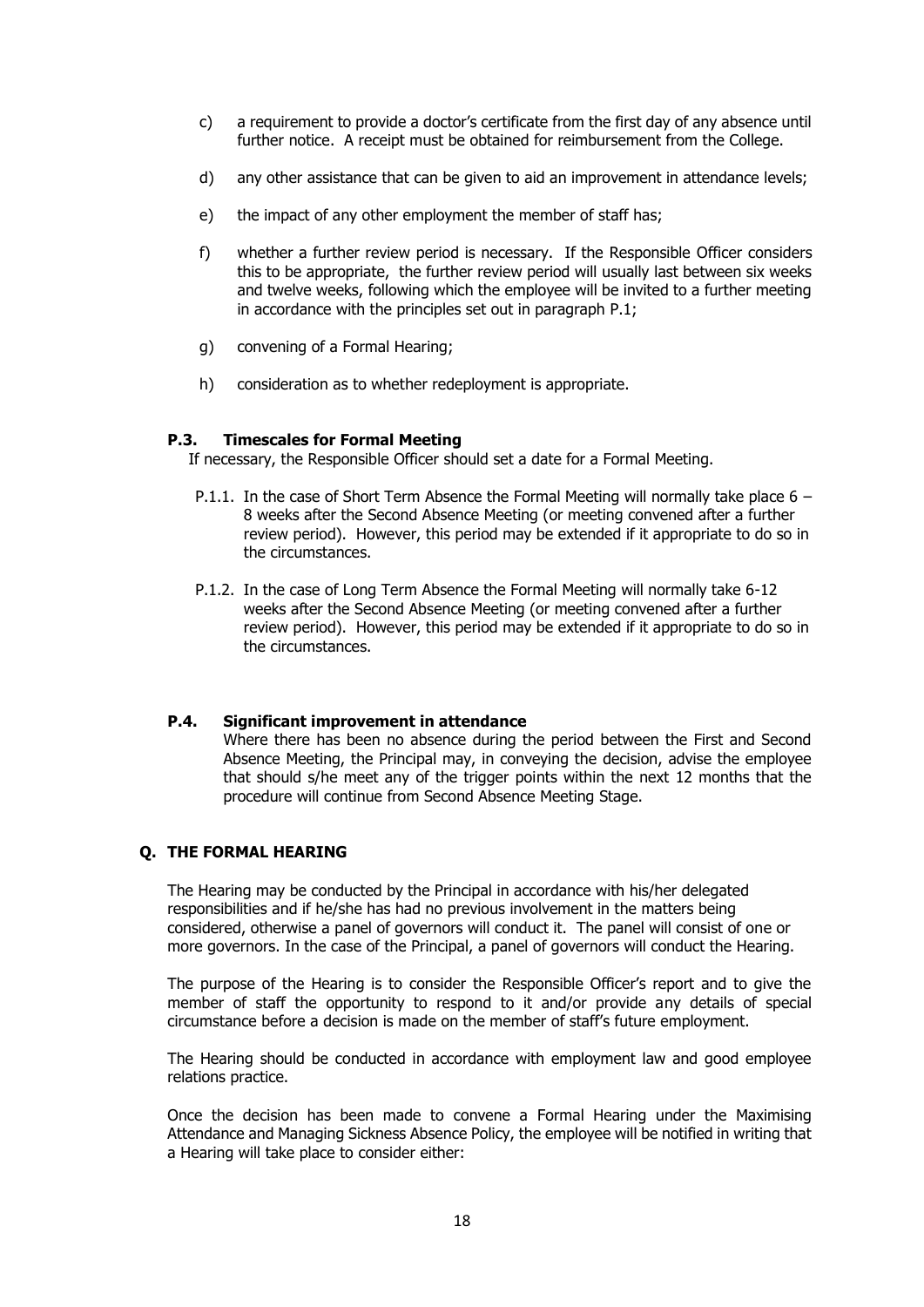his/her on-going absence of the member of staff from work due to ill health

or

his/her inability of the member of staff to attend work and give regular service.

The Responsible Officer will prepare a report on the level and effect of the sickness absence and action taken, including meetings and appropriate notes of meetings, factual medical information and a current medical opinion from Wellbeing@Work (including any information from the employee's GP/consultant, subject to the Access to Medical Records Act) should be covered in the report. In the case of a person with disabilities, the report should state what efforts have been undertaken to make any reasonable adjustments.

The employee will be given a copy of the Absence Report with the letter. At least ten clear consecutive days' notice of the Hearing must be given.

### **Q.1. Formal Notification of Formal Hearing**

The formal notification will include:

- a) the date, time, place of the Hearing;
- b) the names of the person(s) who will hear the case;
- c) the Responsible Officer's report;
- d) details of the employee's employment;
- e) who will present the management case;
- f) copies of any written material or evidence that is relevant;
- g) names of any witnesses to be called;
- h) the fact that the Hearing may result in the determination that the employee shall cease to work at the College and have his/her employment terminated;
- i) the fact that the Hearing may take place in the member of staff's absence if s/he fails to attend without a satisfactory explanation. If s/he is unable to attend through illness, s/he should arrange representation at the meeting and provide written submissions to the Hearing;
- j) the employee's right to be represented by a recognised Trade Union/Professional Association representative or work colleague and to call witnesses and that it is his/her responsibility to arrange this:
- k) the employee's right to submit any documentation;
- l) a copy of the Maximising Attendance and Managing Sickness Absence Policy;
- m) that the member of staff should confirm to the Clerk to the Governors that s/he will be attending and who his/her representative will be;
- n) that the Clerk to Governors must receive from the employee or his/her representative, all the documentation, the names of witnesses that s/he may wish to call and any written representations the employee may wish to make at least four days before the date set aside for the Hearing.

A copy of the formal notification letter and report and any submissions from the member of staff should be sent to the person(s) conducting the Hearing.

At the end of the Hearing, there will be an adjournment to enable the person(s) conducting the Hearing to consider all the evidence presented. The person(s) conducting the Hearing may take one of the following courses of action, according to the circumstances of the case:

a) To issue the member of staff with a final warning advising that the stage has been reached where it will be impossible to continue his/her employment unless his/her level of absence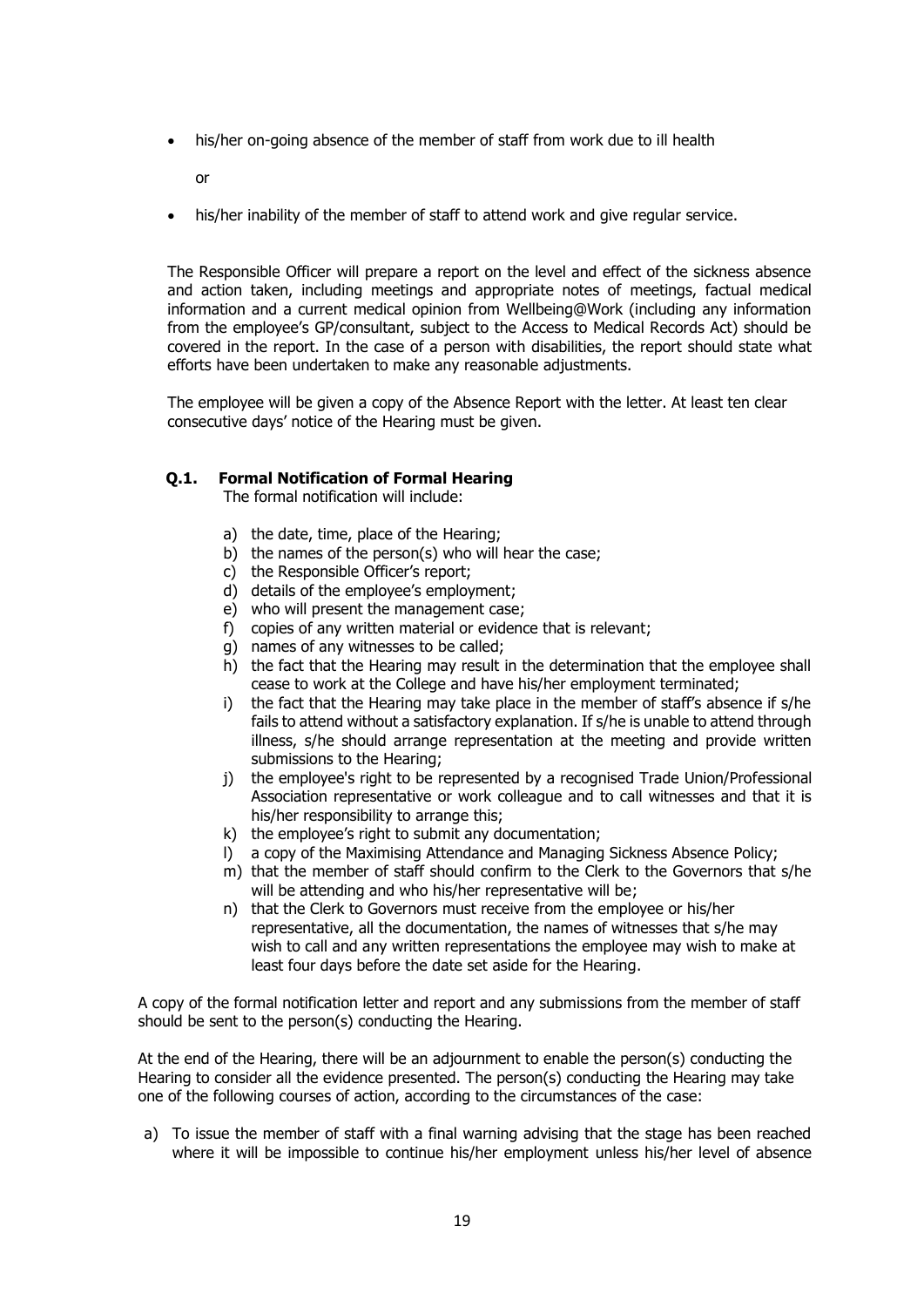from College improves and that the situation will be kept under review within a defined period up to a maximum of 12 months with a target for attendance set by the Responsible Officer.

- b) Where an employee's absence has been at such a level as to impair/limit his/her experience or development in his/her post, alternative work of a nature more suitable to the member of staff's state of health shall be sought within the College, failing which, his/her employment will be terminated as below.
- c) to dismiss the employee with the notice to which they are entitled by law or under his/her contract of employment because his/her sickness record is such that the stage had been reached when it is impossible to continue with his/her employment as they are incapable of satisfactorily performing the job for which they are employed.
- d) Any other appropriate action in keeping within the spirit of this policy (to maximise attendance and manage sickness absence) that has due regard to the financial means of the College and does not impact on the provision of education to children nor the health, safety and/or wellbeing of the employee or his/her colleagues.

The decision will be confirmed in writing to the employee where practicable within seven clear, consecutive days.

### **R. THE APPEAL HEARING**

An employee can appeal against the outcome of the Formal Hearing, if that decision is to issue the employee with a final warning or dismiss the employee from their employment.

The right of appeal must be exercised in writing to the Clerk of Governors stating the grounds for the appeal in full within ten clear consecutive days of receipt of the letter of confirmation of the decision of the Hearing.

The potential grounds for appeal are that:

- a) The investigation process was flawed;
- b) The decision of the Hearing was too harsh taking into account the circumstances;
- c) There was a procedural error.

The purpose of the Appeal Hearing is to give the employee the opportunity to have the grounds of appeal considered by a committee of governors who have had no previous involvement.

The Appeal Hearing will be convened at the earliest convenient date and seven clear consecutive days' notice will be given. The employee is entitled to be accompanied to the Appeal Hearing by a Trade Union representative or a colleague. The Employee will be provided with written details of any new information which comes to light before the Appeal Hearing. The employee will also be given a reasonable opportunity to consider this information before the Appeal Hearing.

The Appeal Committee, which will consist of [three] governors will ensure that the proceedings adhere to good personnel practice. The governors will not have had any previous involvement in the matter.

Depending on the grounds of appeal, the Appeal Hearing may be a complete rehearing of the matter or a review of the original decision.

Following an appeal the original decision may be confirmed, revoked or replaced with a different decision. The final decision will be confirmed in writing, if possible within seven days of the appeal meeting. There will be no further right of appeal.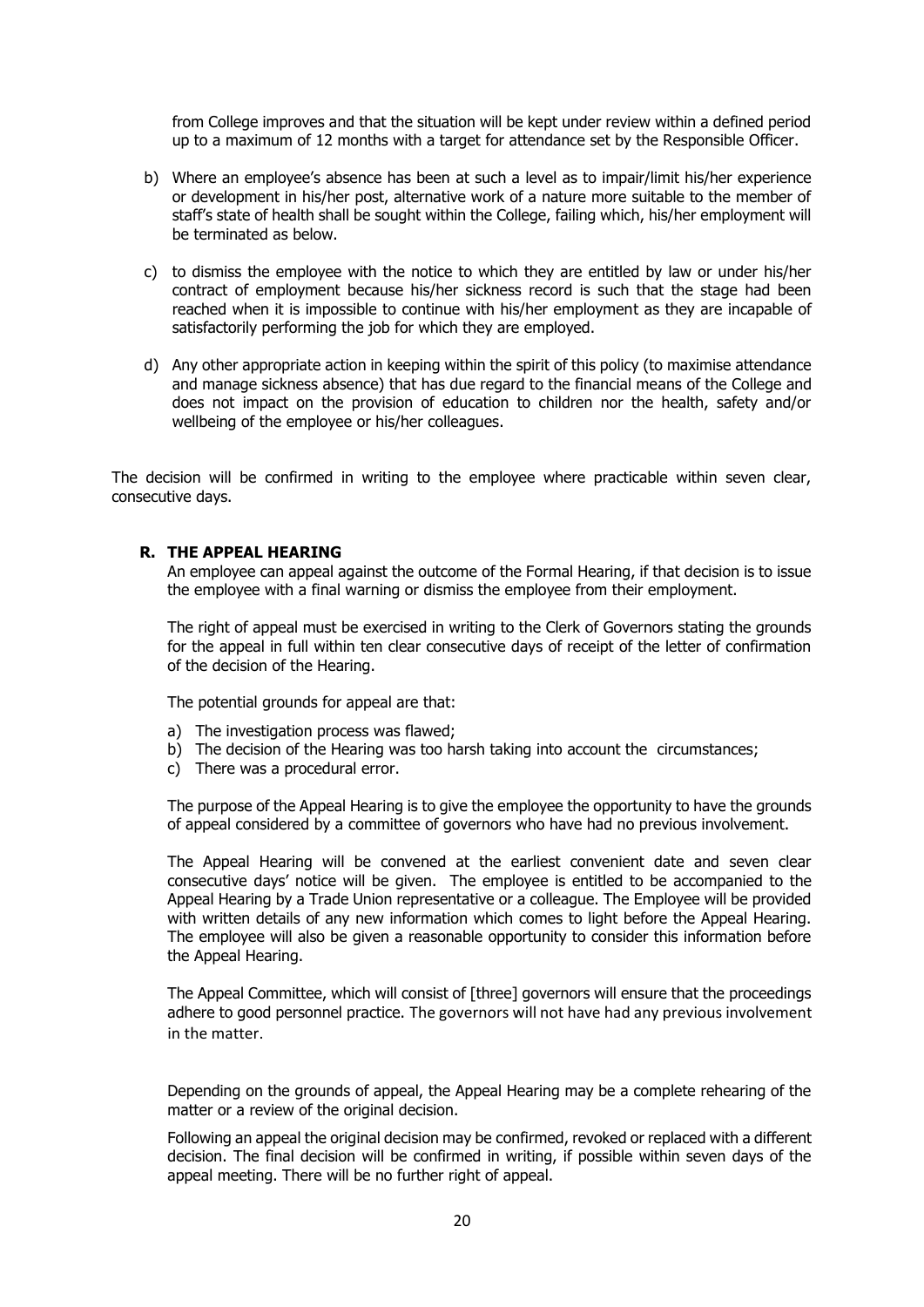The date that any dismissal takes effect will not be delayed pending the outcome of an appeal. However, if the appeal is successful, the decision to dismiss will be revoked with no loss of continuity or pay.

The Appeal Committee decision is final.

### **DOCUMENT CHANGE HISTORY**

The following changes were made by the Personnel Committee of Honiton Community College Academy Trust on the  $4<sup>th</sup>$  July 2011 and adopted by the Full Governing Body on the 20<sup>th</sup> July 2011:

- Front Cover: Honiton Community College Governing Body changed to Honiton Community College Academy Trust Governing Body
- All references to 'Headteacher' changed to 'Principal'
- E.6. 'The Director of Children and Young People's Service must be represented by a DCC Personnel Officer' deleted and replaced by 'Honiton Community College Academy Trust Governing Body must be represented by a qualified Human Resources person'.

Review of Policy completed by Foot Anstey – solicitors (January 2015)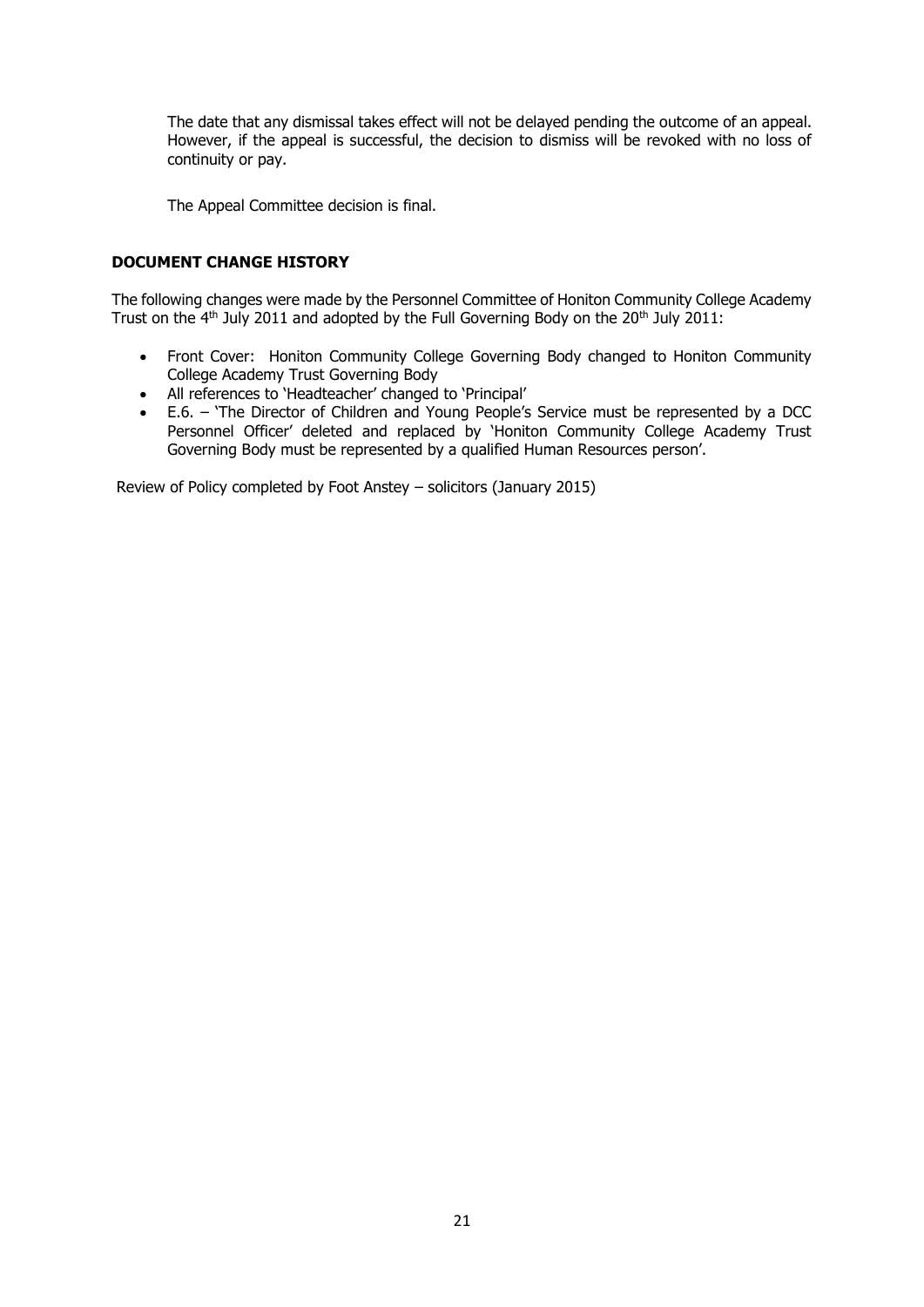### **Annex A: Burgundy Book Sick Pay Scheme**

### DEFINITIONS

**"Teachers"** means all teachers (including head teachers) who work in schools or in centrally managed LEA services and who are remunerated either on a full-time basis or a part-time basis, other than:

- (a) those employed on a day to day or other short notice basis (i.e. teachers paid at a daily or hourly rate) under the terms of the School Teachers' Pay and Conditions Document;
- (b) those employed on a temporary basis either for a period of one term or less or as substitutes for permanently appointed teachers absent for reasons such as secondment, prolonged illness or maternity;

**"Schools"** means all schools which are primary (including nursery), secondary or special under the terms of the Education Act 1944 together with any units either associated with a school or otherwise operated under section 19 of the 1996 Education Act. This definition will also include middle schools.

**"Approved Medical Practitioner"** means any registered medical officer nominated or approved by the employer.

**"Continuous Employment"** is computed in terms of weeks in the manner laid down in the Employment Rights Act 1996.

Any period of continuous employment should date from the date of commencement of employment with the employing authority unless the authority provides otherwise.

Any qualifying period of continuous employment, as defined and computed shall not be broken by periods of approved leave of absence whether it be with or without pay. A period of school closure would not normally constitute a break in continuity of employment.

### **1. Leave of Absence**

This section covers entitlement to sick pay and sick leave and the conditions to be fulfilled for those entitlements.

### **2. Sick Leave and pay**

2.1. Provided the appropriate conditions are met, a teacher absent from duty because of illness (which includes injury or other disability) shall be entitled to receive in any one year sick pay as follows:

| During the first year of service       | Full pay for 25 working days and after<br>completing four calendar months' service,<br>half pay for 50 working days |
|----------------------------------------|---------------------------------------------------------------------------------------------------------------------|
|                                        |                                                                                                                     |
| During the second year of service      | Full pay for 50 working days and then half<br>pay for 50 working days                                               |
|                                        |                                                                                                                     |
| During the third year of service       | Full pay for 75 working days and half pay for<br>75 working days                                                    |
|                                        |                                                                                                                     |
| During the fourth and subsequent years | Full pay for 100 working days and half pay<br>for 100 working days                                                  |

For the purpose of the sick pay scheme, "service" includes all aggregated teaching service with one or more local education authorities.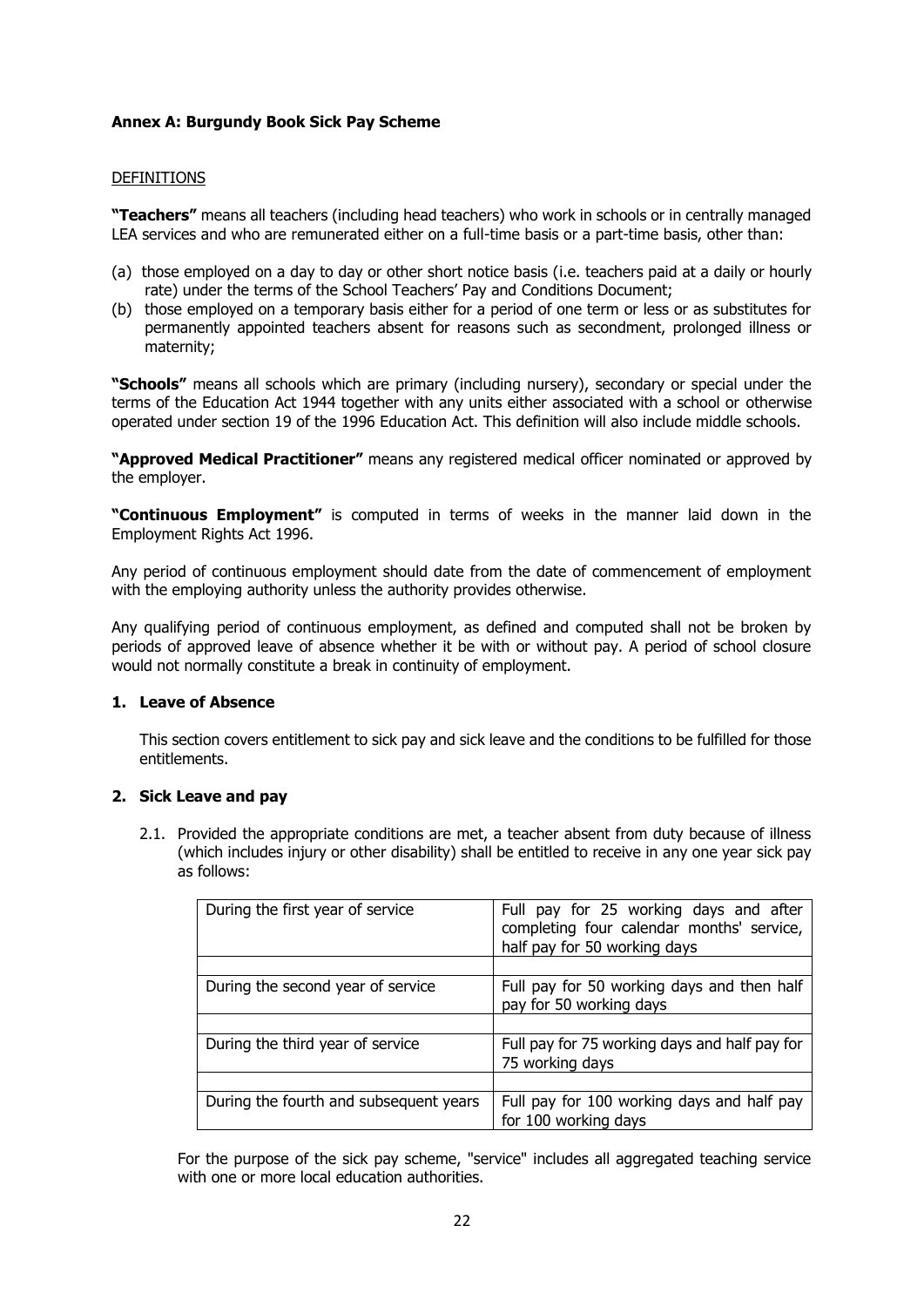- 2.2. Each employer has the discretion to exceed the minimum entitlement for sick leave and should review the position of teachers at an early opportunity and before their entitlements to paid sick leave expires.
- 2.3. For the purposes of this scheme, "working days" means teaching and non-teaching days within the "directed time", as specified under paragraph 40 of the School Teachers' Pay and Conditions Document.

### **3. Sick Pay**

Sick pay shall include, where appropriate, Statutory Sick Pay and shall not exceed the full (ordinary) pay of the teacher under the contract of employment.

### 4. **Sick Leave Year**

For the purposes of calculating a teacher's entitlement during a year under paragraph 2, a year is deemed to begin on 1<sup>st</sup> April and end on 31<sup>st</sup> March of the following year. Where a teacher starts service after  $1<sup>st</sup>$  April in any year, the full entitlement for that year will be applicable. Where a teacher is on sick leave on 31<sup>st</sup> March in any year, no new entitlements shall begin until the teacher has resumed duty and the period from  $1<sup>st</sup>$  April until the return to duty is regarded as part of the preceding year's entitlement for the purpose of this scheme. When a teacher moves to another employer, any sick pay paid during the current year by the previous employer shall be taken into account in calculating the amount and duration of sick pay payable by the new employer.

### 5. **Deductions from sick pay**

### 5.1. Full Pay

- 5.1.1. The following deductions, subject to paragraphs 6.1 and 7 below, shall be made from sick pay where is equals full pay;
	- 5.1.1.1. The amount of sickness and incapacity benefit receivable under the Social Security Act 1075 – 1994;
	- 5.1.1.2. Compensation payments under the Workmen's Compensation Acts where the right to compensation arises in respect of an accident sustained before 5 th July 1948;
	- 5.1.1.3. The dependency element (but disability element) of any treatment allowance received from the Department of Social Security.

### 5.2. Half Pay

- 5.2.1. Where sick pay is less than full pay, deductions shall be made only so far as it necessary to ensure that sick pay together with the benefits receivable in respect of insurance under the Social Security Act 1975 – 1994 does not exceed full (ordinary pay).
- 5.2.2. Deductions equivalent to those in paragraphs 5.1 and 5.2 above shall be in the basis that the teacher is eligible to receive such benefits, payments or allowances whether or not he or she takes the necessary steps to obtain them.
- 5.2.3. Deductions equivalent to those set out in paragraph 5.1 above shall be made from the sick pay of a teacher who is a married woman or a widow and has elected to pay reduced contributions under the terms of the Social Security Act 1975 and Social Security Contribution Regulations 1979, provided that, where a widow is in receipt of a widow's or widowed mother's allowance or widow's pension, regard should be paid in calculating the amount of sick pay only to such parts of the National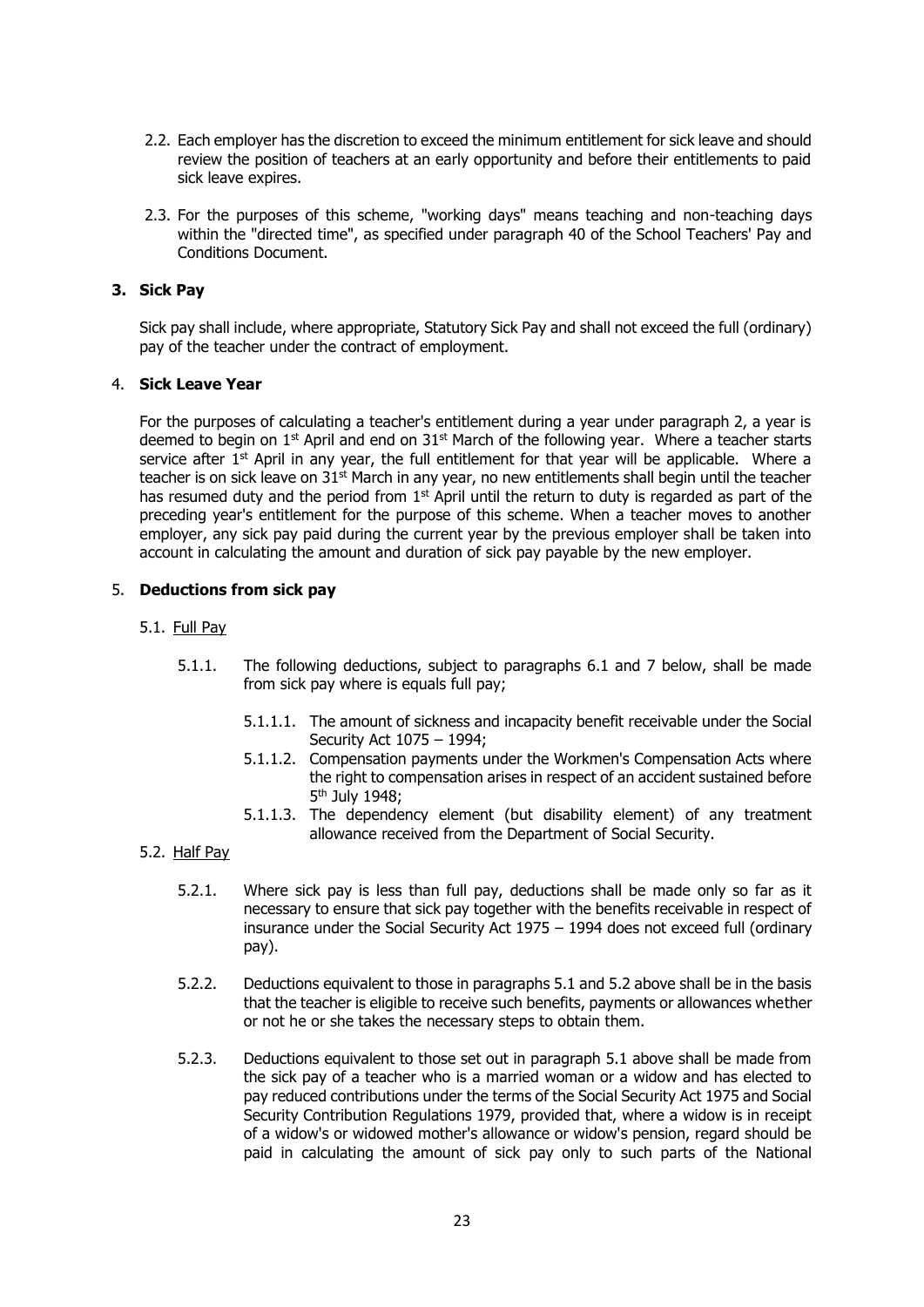Insurance benefit receivable as is in excess of the amount received by the teacher from the Department of Social Security in weeks of full normal employment.

### **6. Termination of Employment during a period of fixed sick leave**

6.1 In the event of a teacher exhausting in parts or all his/her entitlements under paragraph 2.1 above and being given notice of termination of his/her Contract without returning to work on the ground of permanent incapacity or for some other reason related to the sickness absence, he/she shall be paid full salary for the notice period with normal deductions only.

### **7 School Closure periods**

- 7.1 For the purpose of 2.1 above, two half school days shall be deemed to be equivalent to one working day. Whilst sickness during closure periods will not affect the period of a teacher's entitlement to sick leave under 2.1 above, it will be relevant so as far as deduction of benefit is concerned. Thus the same deductions applicable to a teacher in respect of sickness on working days will be applicable in respect of sickness during a closure period.
- 7.2 The rate of sick pay applicable to a teacher in respect of sickness during the closure of a school is the rate applicable to him/her on the last day before closure. Where a teacher, therefore, is ill immediately proceeding a closure period and:
	- 7.2.1 He/she is on full sick pay.
		- 7.2.1.1 He/she shall continue on full sick pay, but the closure period is not counted against his/her entitlement under 2.1 above;
	- 7.2.2 He/she is on half sick pay.
		- 7.2.2.1 He/she shall continue on half sick pay, but the closure period is not counted against his/her entitlement.
	- 7.2.3 He/she has exhausted his/her sick pay entitlement and is not receiving any pay he/she shall continue to receive no pay.
- 7.3 Where a teacher is either on half pay or is not receiving pay he/she may be put back on full (ordinary) pay by the procedure in 7.4 below.
- 7.4 When a teacher is ill immediately proceeding a closure of the school, and has exhausted his/her sick leave entitlement, or is on less than full pay, and recovers during the period of closure, such teacher shall be deemed, for the purpose of calculating the amount of salary due, to have returned to duty on the day he/she is authorised medically fit to do so by means of a Doctor's Statement obtained for that purpose, provided he/she actually returns to duty on the first day after the period of closure. Where a teacher in these circumstances does not return to duty on the first day after the period of closure he/she shall refund such sum as the Employer at their discretion may decide.
- 7.5 If, during the period of closure a school teacher falls ill and becomes entitled to Statutory Sick Pay or becomes or would become (but for election to be expected from liability to pay contributions) entitled to claim any of the benefits referred to in sub-paragraph 5.1 above, it shall be his/her duty to notify the Employer thereof (in accordance with sub-paragraph 8.1 below as if the days of closure were working days) so that the Employer may either pay Statutory Sick Pay (where appropriate) or make the appropriate deductions.

### **8 Conditions**

8.1 A teacher shall not be entitled to sick pay unless: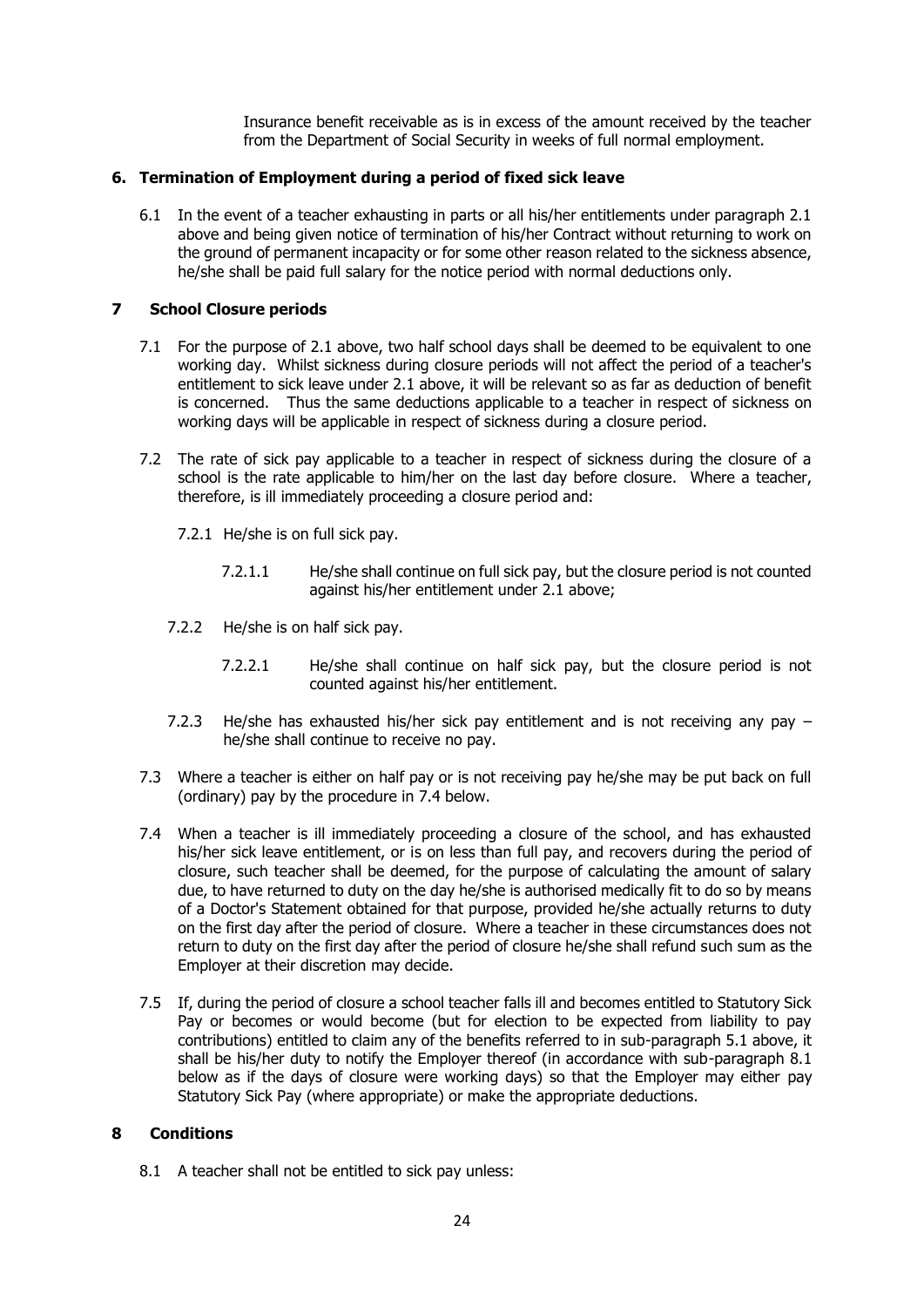- 8.1.1 Notification is made to the Employer as may be required, not later than the first working day of absence;
- 8.1.2 A Doctor's Statement is supplied not later than the eight day of absence.
- 8.1.3 Subsequent Doctor Statements are submitted at the same intervals as they are required for D.S.S (N.I) purposes and on return to duty in those cases where the absence extends beyond the period covered by the initial Statement and at similar intervals during a period of entitlement to Statutory Sick Pay;
- 8.1.4 In the case of prolonged or frequent absence, the teacher undertakes any examination that the Employer may require by an approved medical practitioner nominated by them, subject to the provisions of the Access to Medical Reports Act 1988 where applicable. The cost of the examination shall not be borne by the teacher. The teacher's own Doctor may be present at such an examination at the teacher's request;
- 8.1.5 The teacher declares to the satisfaction of the Employer his or her entitlement to benefits under the relevant Acts as well as any alteration in the entitlement to such benefits.
- 8.2 When a teacher enters hospital or a similar institution at a Doctor's Statement on entry or discharge shall be submitted in the place of periodic Statements.

### **9 Absences arising from accidents, injury or assault at work**

- 9.1 In the case of absence due to accident, injury or assault attested by an approved medical practitioner to have arisen out of and in the course of the teacher's employment, including attendance for instruction at physical training or other classes organised or approved by the Employer or participation in any extra curricular or voluntary activity connected with the school, full pay shall in all cases be allowed, such pay being treated as sick pay for the purposes of paragraph 3 to 7.5 above, subject to the production of Self Certificates and/or Doctor's Statements from the day of the accident, injury or assault up to the date of recovery, but not exceeding six calendar months.
- 9.2 After that maximum period of six months full pay, in the event of the teacher not returning to duty he/she shall be entitled to normal sick leave and pay under the terms of paragraph 2.1 according to his/her length of service as described by that paragraph.
- 9.3 Absence resulting from accidents, injuries or assaults referred to in sub-paragraph 9.1 shall not be reckoned against the teacher's entitlements under paragraph 2 above, although such absences are reckonable for entitlement to Statutory Sick Pay.
- 9.4 For the purpose of sub-paragraph 9.1 "absence" shall include more than one period of absence arising out of a single accident, injury or assault.

### **10 Contact with Infectious Diseases**

10.1 When the approved medical practitioner attests that there is evidence to show a reasonable probability that an absence was due to an infectious or contagious illness contracted directly in the course of the teacher's employment full pay shall be allowed for such period of absence as may be authorised by the approved medical practitioner as being due to the illness, and such absence sum shall not be reckoned against the teacher's entitlement to sick leave under paragraph 2 above, although such absences are reckonable for entitlement to Statutory Sick Pay.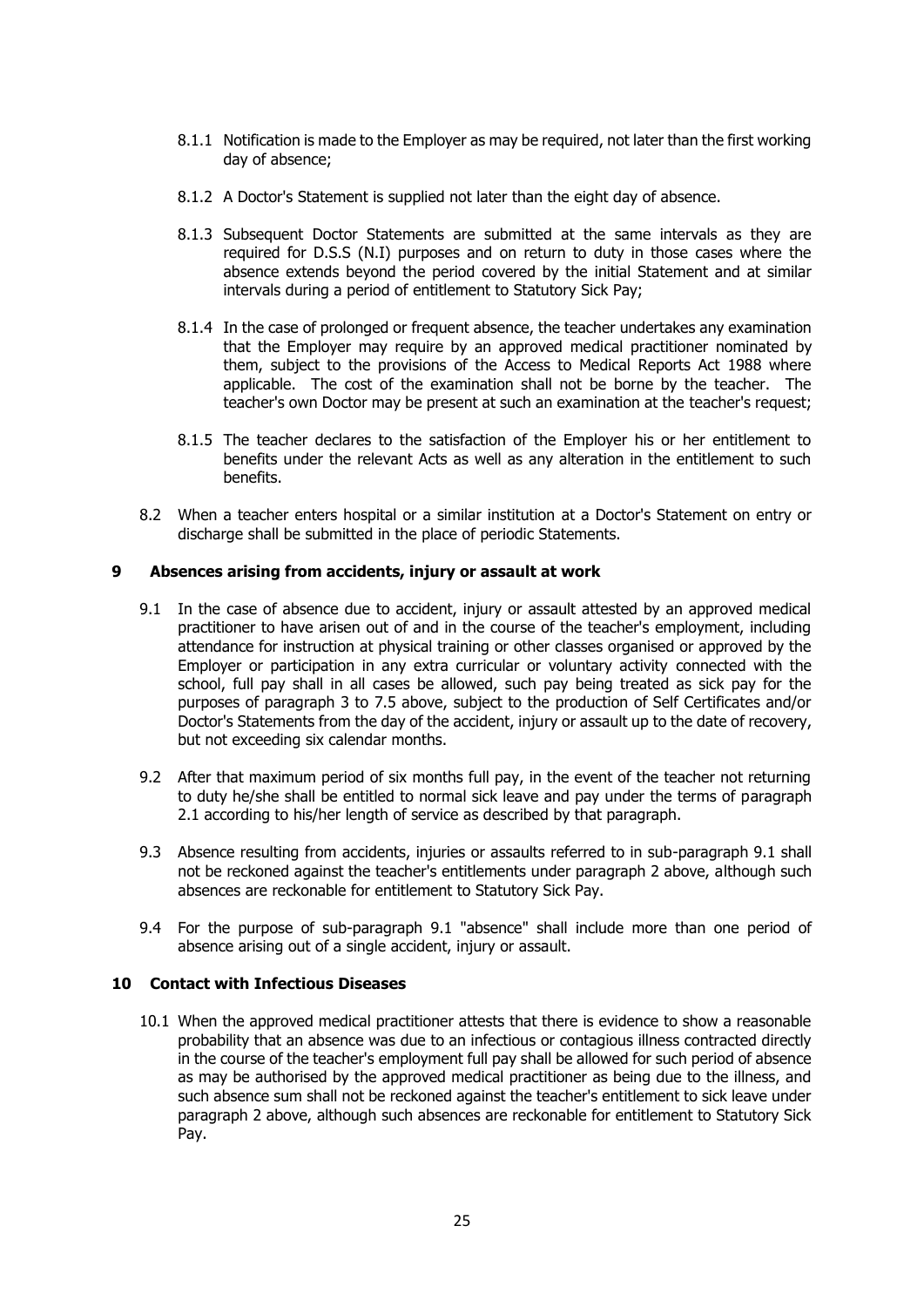- 10.2 Where the absence is attested by the approved medical practitioner to be due to pulmonary tuberculosis and the teacher carries out an approved course of treatment full salary shall be paid in respect of the first twelve calendar months of the period of absence after attestation and further full or half pay shall be allowed at the discretion of the Employer.
- 10.3 A teacher residing in a house in which some other person is suffering from an infectious disease shall at once notify the Employer and the teacher shall, if required, take such precautions as maybe prescribed, provided that if in the opinion of the approved medical practitioner it is consider inadvisable, notwithstanding such precautions, for such teacher to attend duty, full pay shall be allowed during any enforced absence from duty, such pay being sick pay for the purposes of paragraphs 3 to 7.5 above. This provision will also apply where, in the opinion of an approved medical practitioner, it is inadvisable for a teacher to attend duty for precautionary reasons due to infectious disease in the work place. The period of absence under this paragraph shall not be reckoned against the teacher's entitlement to sick leave under paragraph 2 above, although such absences are reckonable for entitlements to Statutory Sick Pay.

### **11 Absences Caused by Negligence**

- 11.1 If the absence of the teacher is occasioned by the actionable negligence of a third party in respect of which damages are recoverable, he/she shall advise the Employer forthwith and the Employer may require the teacher to refund a sum equal to the abrogate of sick pay paid to him/her during the period of disability of such part thereof as is deemed appropriate, but not exceeding the amount of the damages recovered. In the event of the claim for damages being settled on a proportionate basis, the Employer will require full details and will determine the actual proportion of sick pay to be refunded by the teacher.
- 11.2 If the Employer, in consultation with the governing body as appropriate, are of the opinion that the disability which has occasioned the teacher's absence from work is due to his/her misconduct, or if the teacher has failed to observe the conditions of the scheme, or has been guilty of conduct prejudicial to his/her recovery, the payment of any sick pay under the scheme may be suspended by the Employer. In any such case the Employer shall inform the teacher of the grounds upon which the payment of sick pay has been suspended. He/she will then be given the opportunity to submit his/her observations and to appear (accompanied by a representative if he/she so wishes) before the Employer, or governing body, as appropriate. The Employer, in consultation with the governing body as appropriate, will thereupon decide whether the disability was due to the conduct of the teacher or whether he/she has failed without reasonable cause to observe the conditions of the scheme, or has been guilty of conduct prejudicial to his/her recovery, in which case the teacher shall forfeit his/her right to any payment or further payment of sick pay in respect of that period of absence.
- 11.3 Sick pay shall not be paid in a case of accident due to the active participation in sport as a profession unless the Employer decides otherwise, the Statutory Sick Pay may be payable.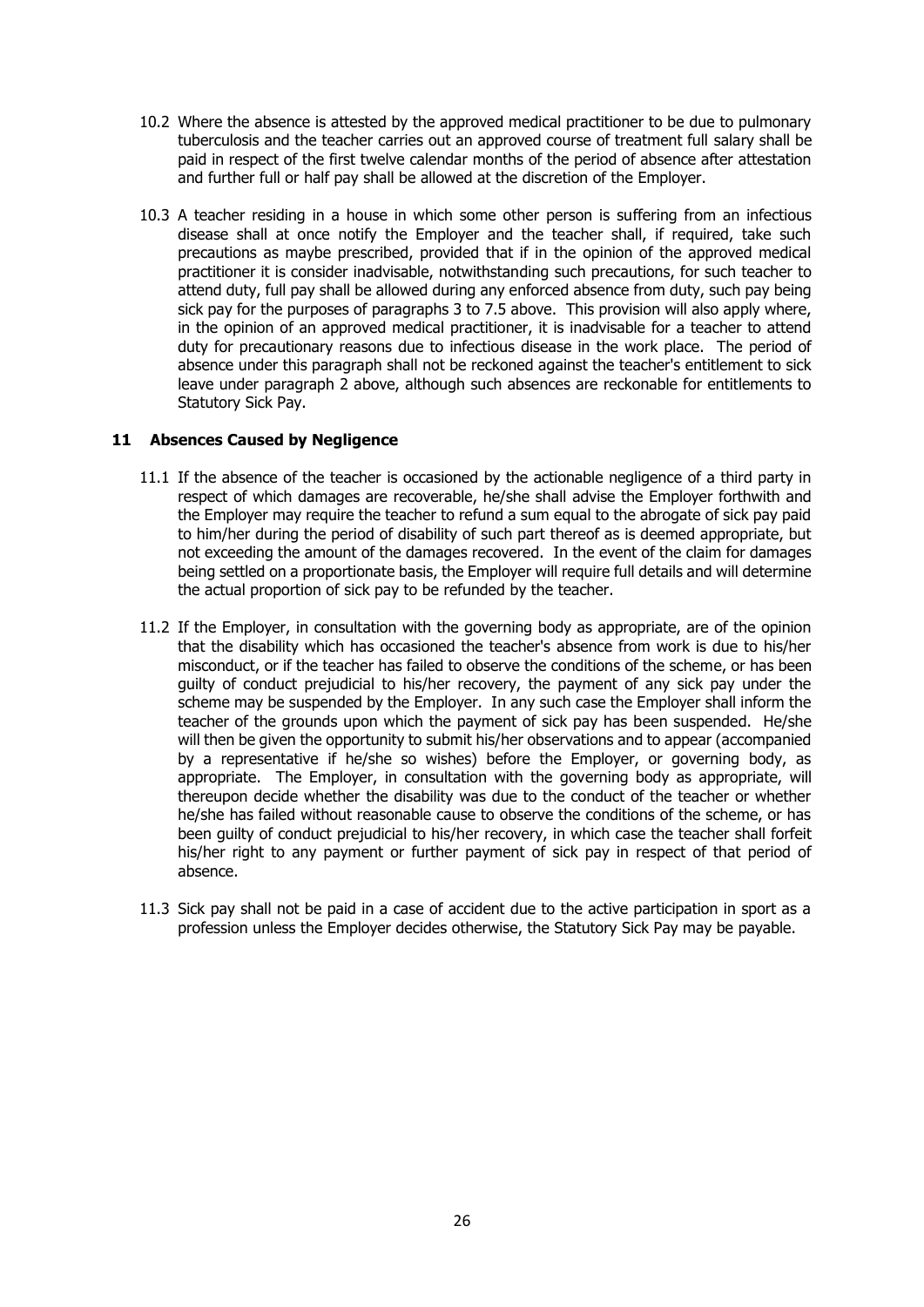### **Annex B: Green Book Sick Pay Scheme**

- 1. The Scheme is intended to supplement Statutory Sick Pay and Incapacity Benefit so as to maintain normal pay during defined periods of absence on account of sickness, disease, accident or assault.
- 2. Absence in respect of normal sickness is entirely separate from absence through industrial disease, accident or assault arising out of or in the course of employment with a local authority. Periods of absence in respect of one shall not be set off against the other for the purpose of calculating entitlements under the scheme.
- 3. Employees are entitled to receive sick pay for the following periods:

| During 1 <sup>st</sup> year of service                     | 1 months full pay and (after completing 4<br>months service) 2 months half pay |
|------------------------------------------------------------|--------------------------------------------------------------------------------|
|                                                            |                                                                                |
| During $2^{nd}$ year of service                            | 2 months full pay and 2 months half pay                                        |
|                                                            |                                                                                |
| During 3rd year of service                                 | 4 months full pay and 4 months half pay                                        |
|                                                            |                                                                                |
| During 4 <sup>th</sup> and 5 <sup>th</sup> year of service | 5 months full pay and 5 months half pay                                        |
|                                                            |                                                                                |
| After 5 years' service                                     | 6 months full pay and 6 months half pay                                        |
|                                                            |                                                                                |

Authorities shall have discretion to extend the period of sick pay in exceptional cases.

- 4. The period during which sick pay shall be paid, and the rate of sick pay, in respect of any period of absence shall be calculated by deducting from the employee's entitlement on the first day the aggregate of periods of paid absence during the 12 months immediately preceding the first day of absence.
- 5. In the case of full pay periods sick pay will be an amount which when added to statutory sick pay and incapacity benefit receivable will secure the equivalent of normal pay.
- 6. In the case of half pay periods sick pay will be an amount equal to half normal earnings plus an amount equivalent to statutory sick pay and incapacity benefit receivable so long as the total sum does not exceed normal pay.
- 7. Normal pay includes all earnings that would be paid during a period of normal working, but excluding any payments not made on a regular basis.
- 8. The Social Security benefits to be taken into account for the calculation of sick pay are those to which an employee is entitled on the basis that the employee has satisfied so far as is possible:
	- 8.1 The conditions for the reporting of sickness as required by the authority;
	- 8.2 The claiming of benefits;
	- 8.3 The obligation to declare any entitlement to benefits and any subsequent changes in circumstances affecting such entitlement.
- 9. An employee who is prevented from attending work because of contact with an infectious disease shall be entitled to receive normal pay. The period of absence on this account shall not be reckoned against the employee's entitlement under this scheme.
- 10. If an employee abuses the sickness scheme or is absent on account of sickness due or attributable to deliberate conduct prejudicial to recovery or the employee's own misconduct or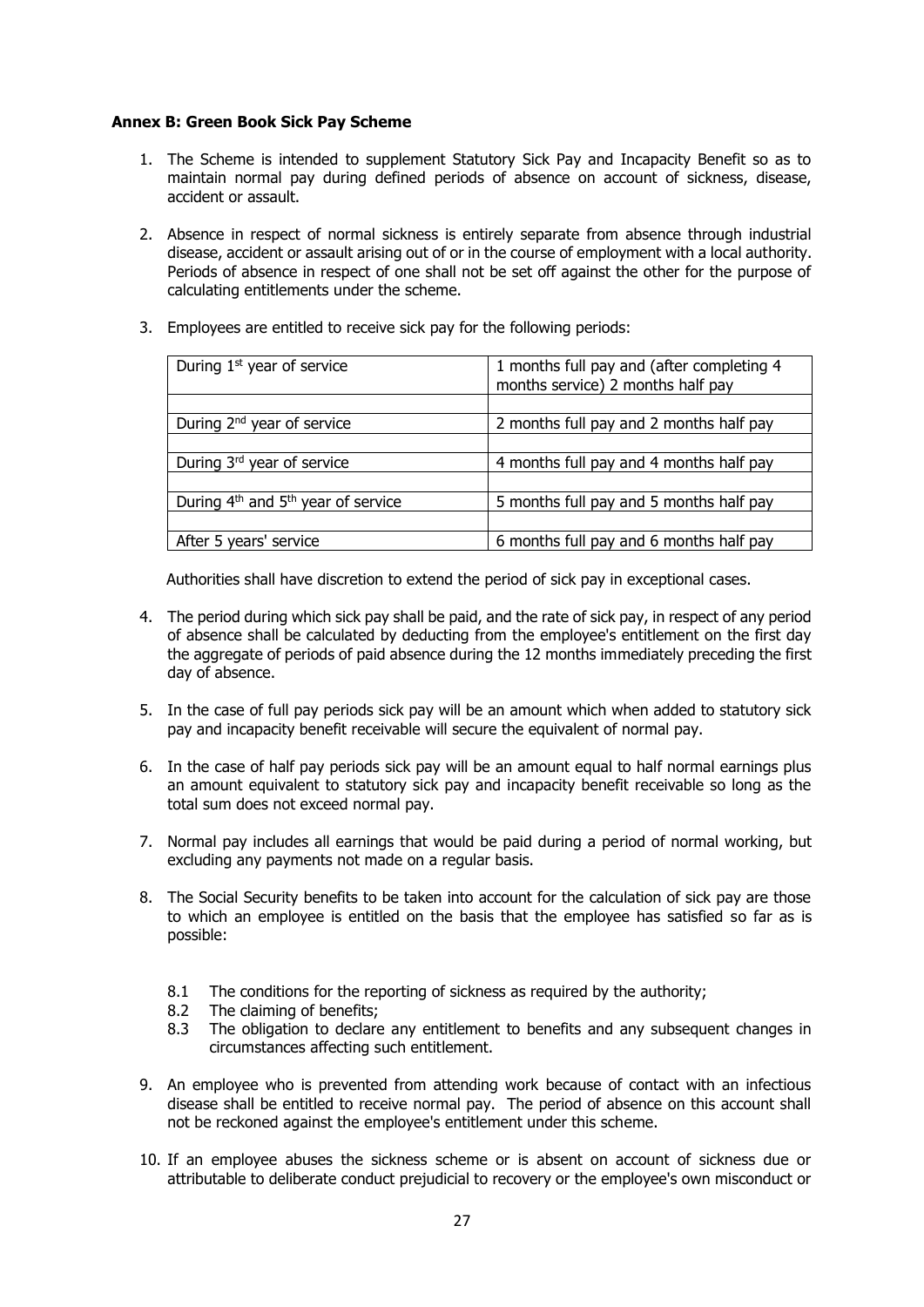neglect or active participation in professional sport or injury while working in the employee's own time or on their own account for private gain or for another employer sick pay may be suspended. The authority shall advise the employee of the grounds for suspension and the employee shall have the right of appeal to the appropriate committee of the authority. If the authority decide that the grounds were justified then the employee shall forfeit the right to any further payment in respect of that period of absence. Repeated abuse of the sickness scheme should be dealt with under the disciplinary procedure.

- 11. An employee shall not be entitled to claim sick pay under the scheme unless:
	- 11.1 Notification is made immediately to the person identified for this purpose by the authority;
	- 11.2 Further notification is made as required by the authority;
	- 11.3 A doctor's statement is submitted to the authority not later than the  $8<sup>th</sup>$  calendar day of absence;
	- 11.4 Subsequent doctor's statements are submitted as necessary;
	- 11.5 In cases where the doctor's statement covers a period exceeding 14 days or where more than one statement is necessary, the employee must, before returning to work submit to the authority a final statement as to fitness to resume duties;
	- 11.6 On returning to work the employee signs a statement detailing the reasons for all absences up to and including 7 days.
- 12. An employee shall, if required by the authority at any time, submit to a medical examination by a medical practitioner nominated by the authority, subject to the provisions of the access to Medical Reports Act 1988 where applicable. Any costs associated with the examination should be met by the employing authority. Where it is necessary to obtain a second medical opinion, it should be provided by an independent medical referee.
- 13. Where, for the purpose of qualifying for sick pay under the scheme, an authority requires a doctor's statement from an employee, the authority will reimburse the employee the cost of such a statement on the provision of a receipt.
- 14. An employee who falls sick during the course of annual leave shall be regarded as being on sick leave from the date of a doctor's statement.
- 15. Where an employee is receiving sick pay under the scheme, sick pay should continue if a public or extra statutory holiday falls during such sickness absence. No substitute public or extra statutory holiday should be given.
- 16. Widows and married women exercising their right to be excepted from the payment of full rate national and contributions shall be deemed to be insured in their own right for all national insurance benefits.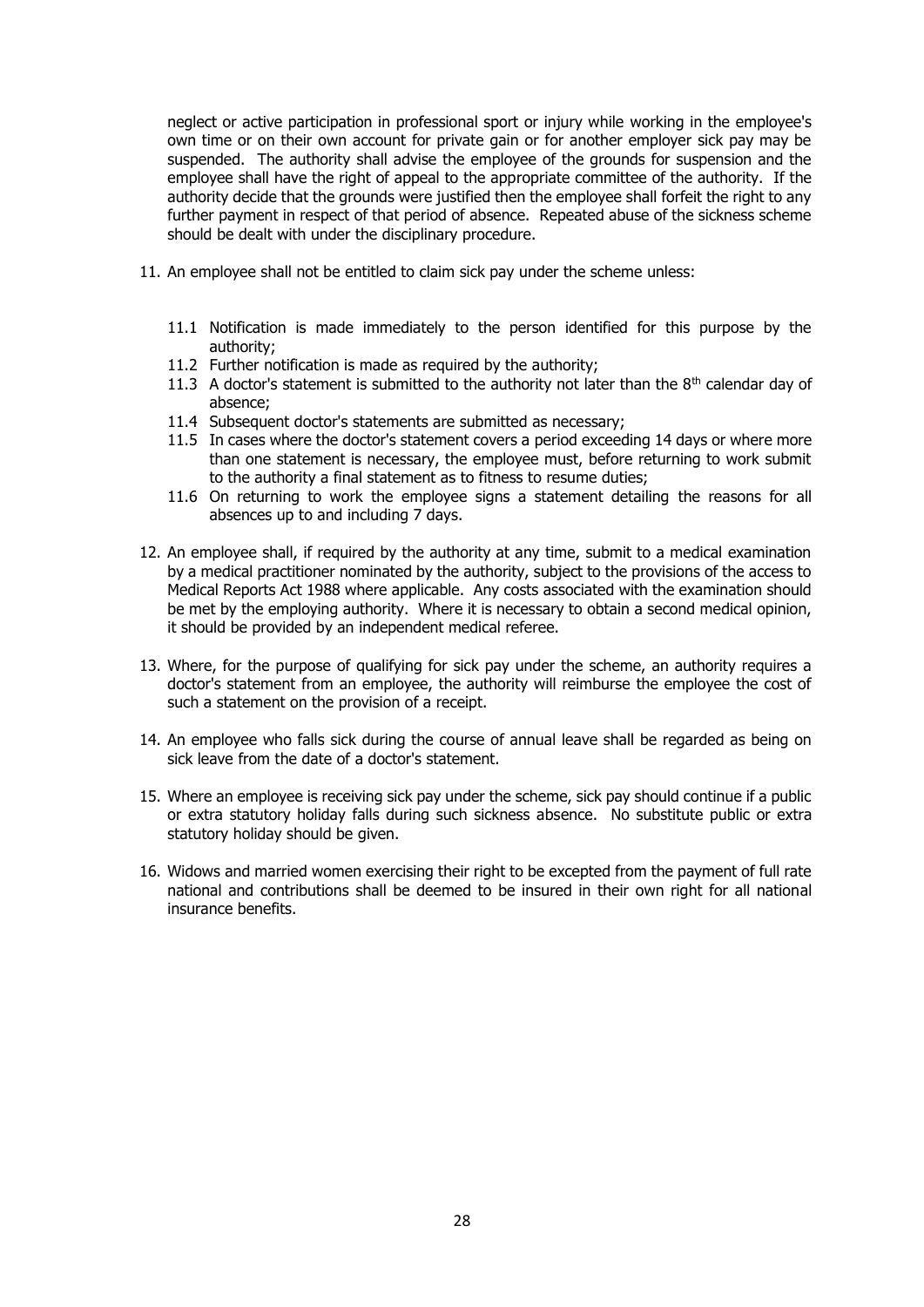# **Annex C**

Dear

### **Reference: Maximising Attendance and Managing Sickness Absence Policy – First Absence Meeting – Standard Letter**

In line with the college's Maximising Attendance and Managing Sickness Absence Policy which has been adopted by the Governing Body and made known to all staff in the college, I am writing to ask you to attend a First Absence Meeting, as you have met one of the trigger points and I am concerned for your welfare.

The meeting will be on ………………….. at ………… in the Principal's Office. I enclose a copy of the Maximising Attendance and Managing Sickness Absence Policy for your information.

According to the college's records you have been absent through sickness on the following dates:

This means you have met the following trigger points from the Policy:

3 or more instances of sickness absences in any 3 month period 6 or more instances of sickness absences in any 12 month period 8 or more day's sickness absence within any 12 month period

The agenda for the meeting will be as follows:

| 1. | To confirm your absence record is<br>accurate                                                                                                                                                                                                     |  |
|----|---------------------------------------------------------------------------------------------------------------------------------------------------------------------------------------------------------------------------------------------------|--|
| 2. | the<br>To<br><b>discuss</b><br>circumstances<br>surrounding the absence                                                                                                                                                                           |  |
| 3. | To identify and discuss the effect your<br>absence is having on the education<br>being provided and/or the College's<br>ability to provide for the education<br>and welfare of the students and to<br>inform you of the arrangements in<br>place. |  |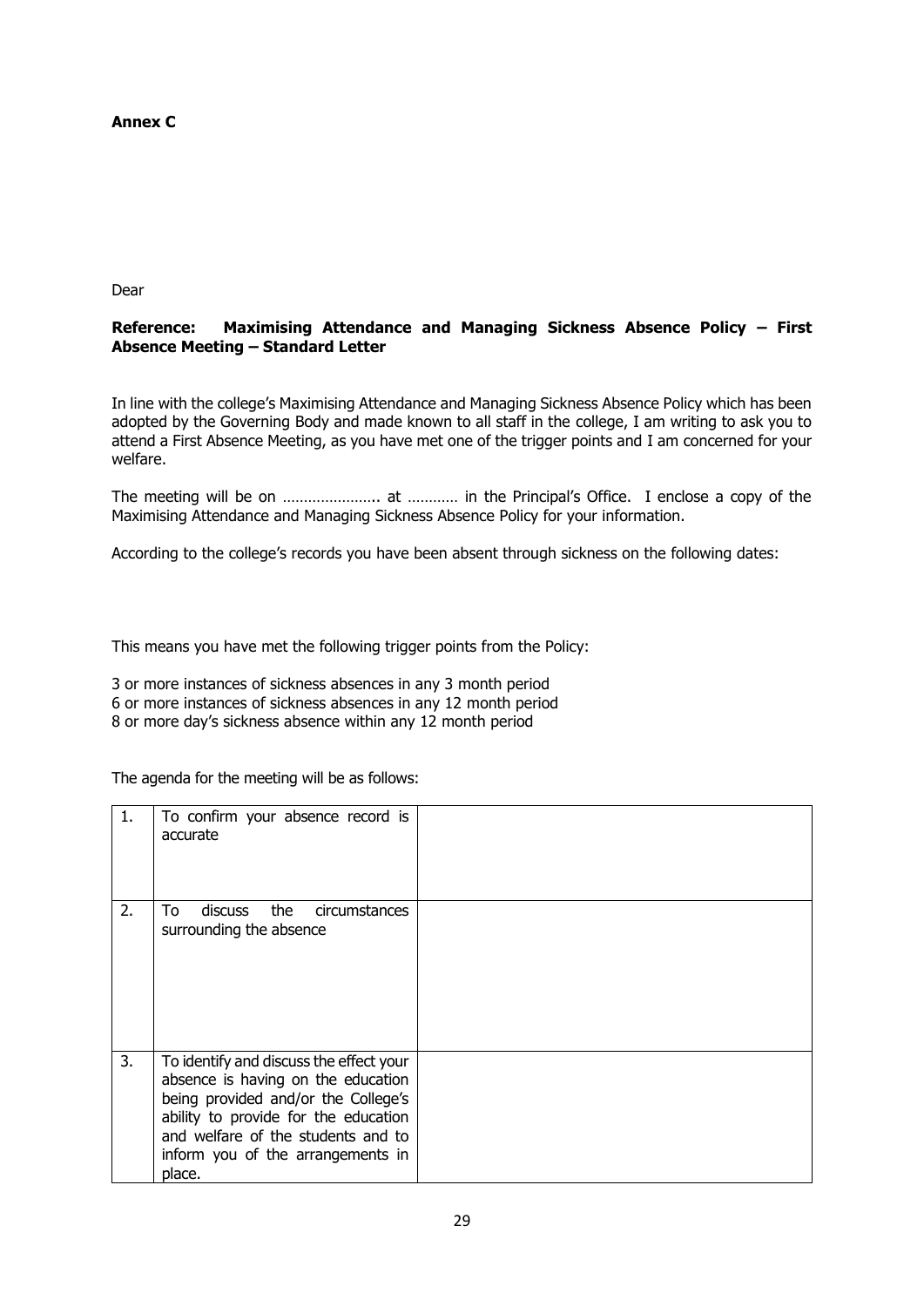| 4.                                                                                                                                            | To raise any health, work and / or<br>domestic issues which you feel have<br>contributed to your absence                                                                                                                                                                                                                                                                         |                                 |
|-----------------------------------------------------------------------------------------------------------------------------------------------|----------------------------------------------------------------------------------------------------------------------------------------------------------------------------------------------------------------------------------------------------------------------------------------------------------------------------------------------------------------------------------|---------------------------------|
| 5.                                                                                                                                            | To enable us to discuss the possibility<br>of referring you to Wellbeing@Work.                                                                                                                                                                                                                                                                                                   |                                 |
| 6.                                                                                                                                            | To discuss any particular issue you<br>wish to raise in connection with your<br>sickness absence levels or the welfare<br>concerns raised or any concerns you<br>have which would require specialist<br>support and that assistance is<br>available through Wellbeing@Work,<br>the County's Disability Awareness<br>Advisor and the Devon County<br>Council Counselling Service. |                                 |
| 7.                                                                                                                                            | To confirm date of Second Absence<br>meeting (if required).                                                                                                                                                                                                                                                                                                                      |                                 |
| This is to confirm that the above is an accurate record of the notes taken at the meeting<br><b>Interviewer</b><br>Signed:<br>Date:<br>Print: |                                                                                                                                                                                                                                                                                                                                                                                  |                                 |
| <b>Signed</b><br><b>Print:</b>                                                                                                                |                                                                                                                                                                                                                                                                                                                                                                                  | <b>Member of staff</b><br>Date: |

At the meeting I will make a decision on what action, if any, I need to take with regard to your ongoing absence from work and/or any support required to facilitate and support your return to work.

You may be accompanied by either a Trade Union representative or work colleague if you wish and I have attached an additional copy of this letter to give to the person that may accompany you. Notes will be taken at the meeting and you will be sent a copy.

Please confirm that you are able to attend the meeting. If you or your companion are not able to attend on this date, please advise me immediately so we can arrange an alternative date. If you are not well enough to attend a meeting, you can send a written statement or be represented by your trade union representative or work colleague.

The meeting may go ahead in your absence if you fail to attend without giving a satisfactory explanation in which case a decision on what action if any; I need to take with regard to your ongoing absence from work. I would of course prefer it if you were present at the meeting to discuss the issues.

If you require any adjustments or special arrangements to enable you or your representative to attend the meeting please inform me at least four days prior to the meeting.

If you do not feel able to meet at the college, please let me know and I will try to arrange an alternative venue.